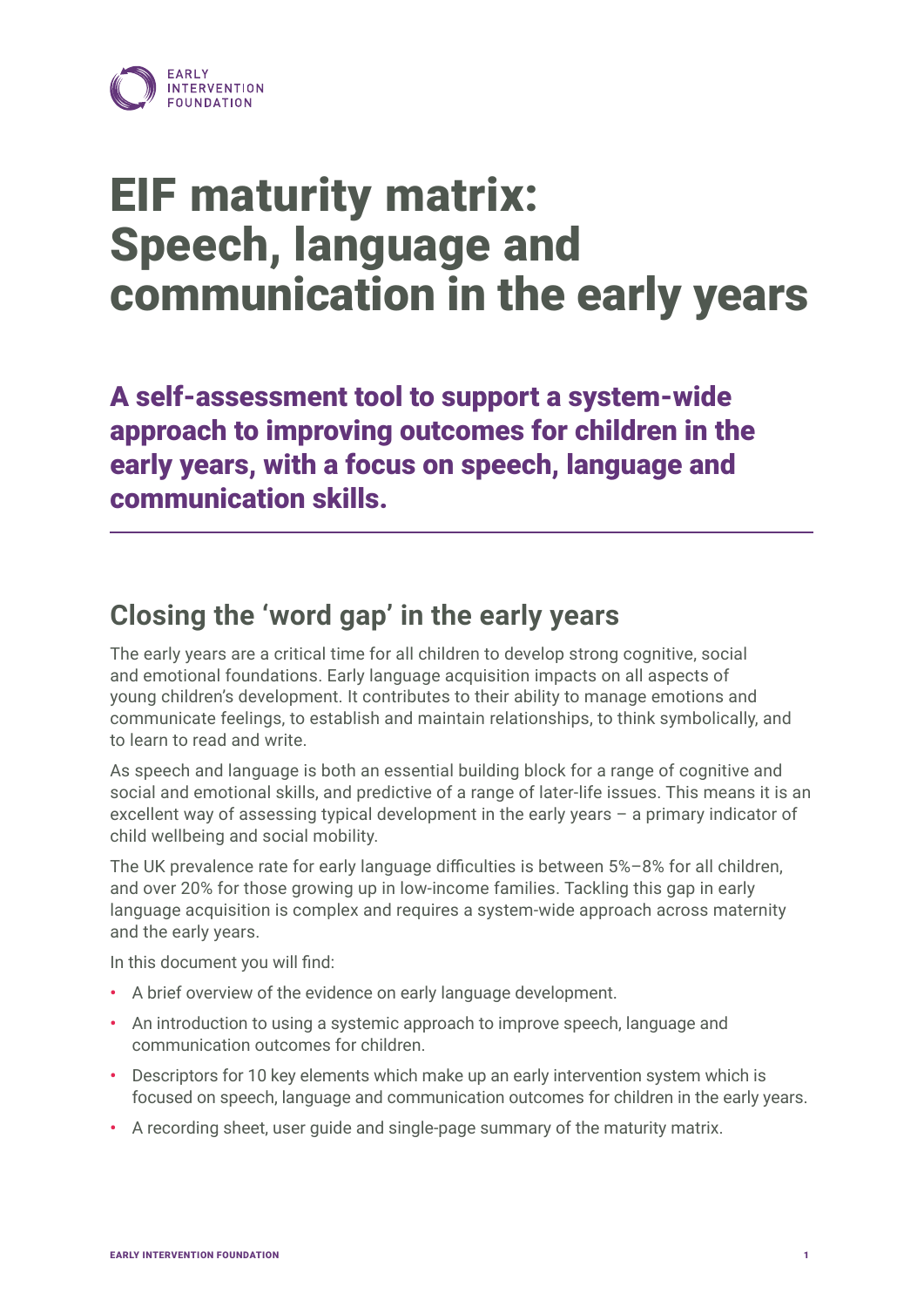#### **REFERS TO:**

saying sounds accurately and in the right places in words. It also relates to speaking fluently, without hesitation, prolonging or repeating words or sounds. It also means speaking with expression in a clear voice, using pitch, volume and intonation to add meaning.

#### **REFERS TO:**

understanding and making sense of what people say. It also includes using words to build up sentences which are used in longer stretches of spoken language and to build conversations. This skill involves putting information in the right order to make sense.

#### **Speech Language Communication**

#### **REFERS TO:**

how we interact with others; being able to talk to people and take turns as well as change language to suit the situation. It includes non-verbal communication, for example eye contact, gestures and facial expressions. Communication also relates to being able to consider another person's perspective, intentions and the wider context.

Source: RCSLT, 2017

# **Overview of the evidence**

- 1. Language difficulties predict problems in literacy and reading comprehension, but they may be indicative of problems in children's behaviour and mental health as well. Once children enter school, language skills remain a strong predictor of their academic success. Evidence also shows that children with poor vocabulary skills at age 5 are more likely to have reading difficulties as an adult, more likely to have mental health problems, and more likely to be unemployed.
- 2. Language development is not just about words. While language disparities have traditionally been described in terms of a 'word gap', evidence tells us it is about quality not quantity, specifically the quality of the child-directed speech that parents use with their children on a day-to-day basis.
- 3. Reading and rhymes are important, but not sufficient. Studies show that, during the early years, language is best supported through developmentally appropriate parent–child conversations that respond to the child's interests. So, in infancy this means child-directed speech involving household items and toys. For toddlers, quantity is crucial, particularly in terms of new vocabulary. In the third year, children benefit from more diverse and grammatically complex language, and beyond that the opportunity to use structured narratives in conversations.
- 4. The content of parent–child conversations really counts. Conversations about objects and living things help children to understand how the world works, which in turn supports their analogical reasoning capabilities as they grow older. Conversations about the thoughts, feelings and desires of others increases their empathy and understanding of others' perspectives. Parent–child 'number talk' has been found to support children's early counting capabilities. Early counting skills, in turn, strongly predict children's mathematical achievement in later primary and secondary school.
- 5. Most children develop typically, including those who grow up in disadvantage. However, there is strong evidence to suggest that the achievement gap is underpinned by incomerelated gaps in children's language and communication skills, which are already detectable during the second year of life. Early intervention has an important role to play in supporting children who are showing early signs of atypical development.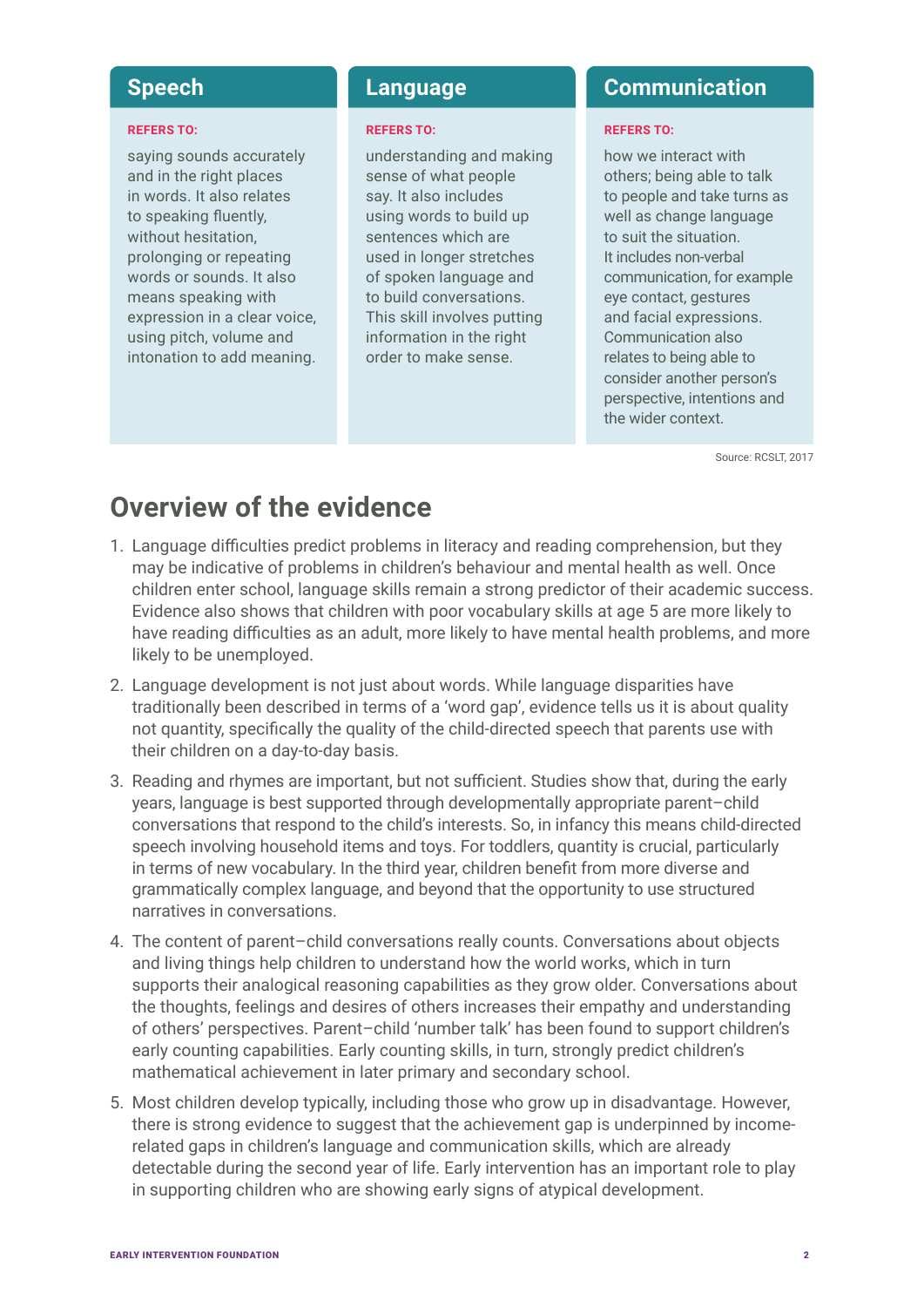# **A systemic approach**

Improving speech, language and communication outcomes as part of a local early years system depends on effective arrangements for strategy and planning, leading change, delivering effective single and multi-agency working, and evaluating progress. These are the four dimensions (Plan, Lead, Deliver, Evaluate) which form the structure of this maturity matrix.

Each dimension has two or three key elements, which are described at each of four different progress levels, to allow a local area to rate their current position and identify the steps they need to take to improve.

The matrix is one of a suite of early intervention matrices developed by EIF, and is produced as part of the Department for Education's Social Mobility Action Plan. The design draws on work by the Good Governance Institute, and EIF's work on evidence and local practice.

# **Using the matrix**

The maturity matrix is designed to support practical change through positive challenge within local partnerships. It can also be used to set a baseline and track progress over time.

- **• Group discussion:** the matrix can be used as the basis for a structured stakeholder conversation or workshop, sharing different views and building consensus about progress and priorities.
- **• Online version:** the matrix can also be completed online by key stakeholders individually before using the results to guide a multi-agency workshop. This method means that stakeholders are better prepared when they come together and can move from talk to action more quickly.

The matrix is also designed to help local areas connect with resources that help them with their development journey. At the end of each of the 10 key element sections there are links to sources of evidence, practice guidance and case study illustrations.

Throughout the matrix, 'speech, language and communication needs' has been abbreviated to 'SLCN'.

More details about using the matrix as part of an **LGA Early Years Peer Review** are available from info@eif.org.uk.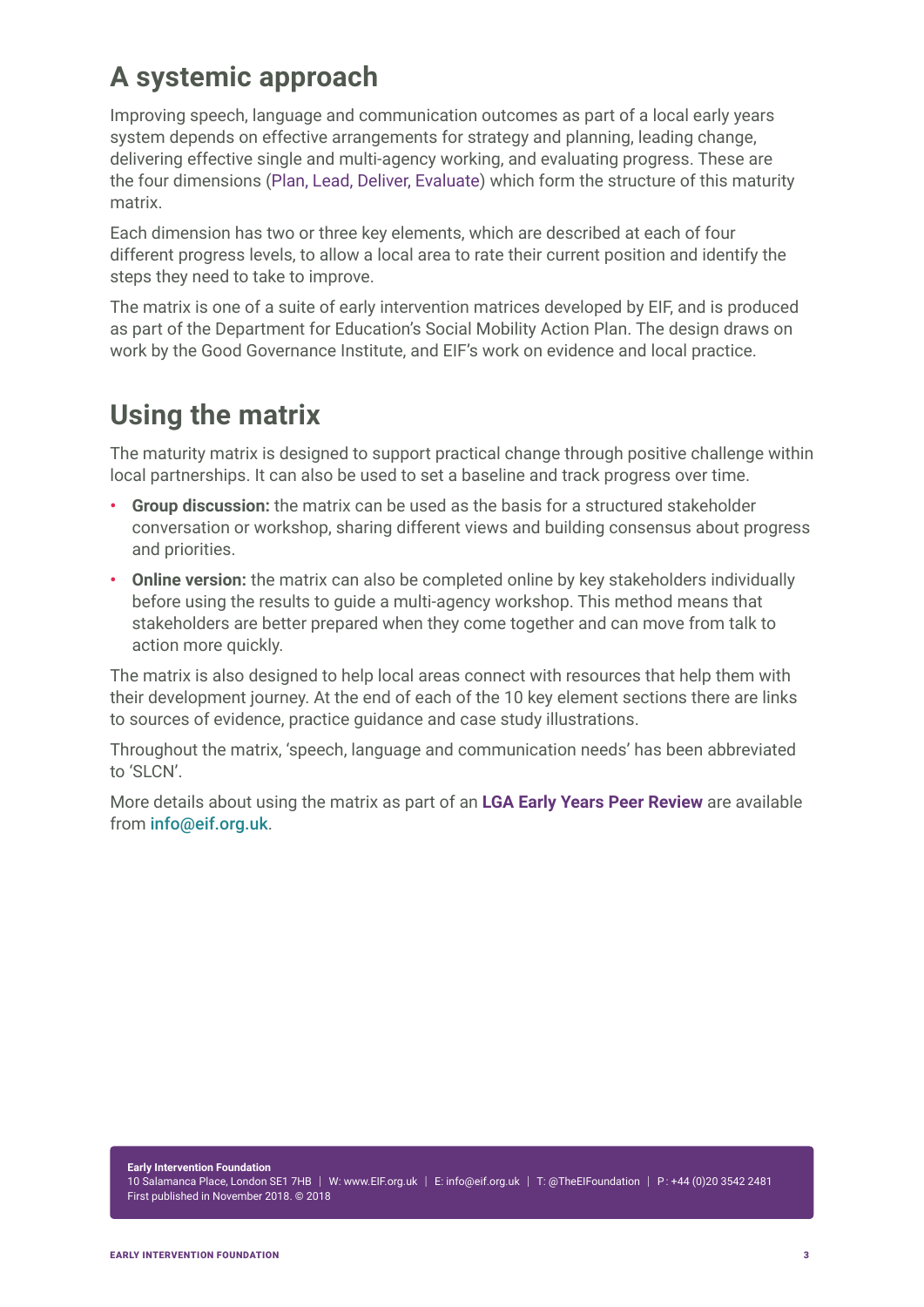| <b>DIMENSIONS</b> | <b>KEY ELEMENTS</b>                                  | <b>SUB-ELEMENTS</b>                                                                                | <b>PROGRESS LEVELS</b>                            |                                 |                                              |                                                                    |
|-------------------|------------------------------------------------------|----------------------------------------------------------------------------------------------------|---------------------------------------------------|---------------------------------|----------------------------------------------|--------------------------------------------------------------------|
|                   | 1. Strategy                                          | 1.1 Vision, strategy & plan<br>1.2 Population needs assessment                                     |                                                   |                                 |                                              |                                                                    |
| <b>PLAN</b>       | 2. Commissioning                                     | 2.1 Commissioning arrangements<br>2.2 Use of resources                                             |                                                   |                                 |                                              |                                                                    |
|                   | 3. Workforce<br><b>Planning</b>                      | 3.1 Workforce analysis<br>3.2 Workforce development                                                | $\left( 1\right)$                                 | $\left( 2\right)$               | 3 <sup>1</sup>                               | $\overline{\mathbf{4}}$                                            |
|                   | 4. Partnership                                       | No sub-elements                                                                                    | <b>BASIC</b><br><b>LEVEL</b>                      | <b>EARLY</b><br><b>PROGRESS</b> | <b>SUBSTANTIAL</b><br><b>PROGRESS</b>        | <b>MATURE</b>                                                      |
| <b>LEAD</b>       | 5. Leadership                                        | No sub-elements                                                                                    |                                                   | Initial                         | <b>Initial results</b>                       |                                                                    |
|                   | <b>6. Community</b><br>Ownership                     | 6.1 Engagement<br>6.2 Community assets                                                             | Principle accepted<br>and commitment<br>to action | development                     | achieved and<br>positive outcomes<br>evident | Embedded good<br>practice, others<br>learning from<br>achievements |
| <b>DELIVER</b>    | 7. Services &<br><b>Interventions</b>                | 7.1 Quality<br>7.2 Evidence-based programmes / interventions<br>7.3 Coordinated working            |                                                   |                                 |                                              |                                                                    |
|                   | 8. Information<br>& Data                             | 8.1 Data collection / use for targeting<br>8.2 Information sharing<br>8.3 Information for families |                                                   |                                 |                                              |                                                                    |
| <b>EVALUATE</b>   | 9. Outcomes                                          | 9.1 Outcomes framework<br>9.2 Family access & experience                                           |                                                   |                                 |                                              |                                                                    |
|                   | <b>10. Using &amp;</b><br><b>Generating Evidence</b> | 10.1 Using evidence well<br>10.2 Local evaluation                                                  |                                                   |                                 |                                              |                                                                    |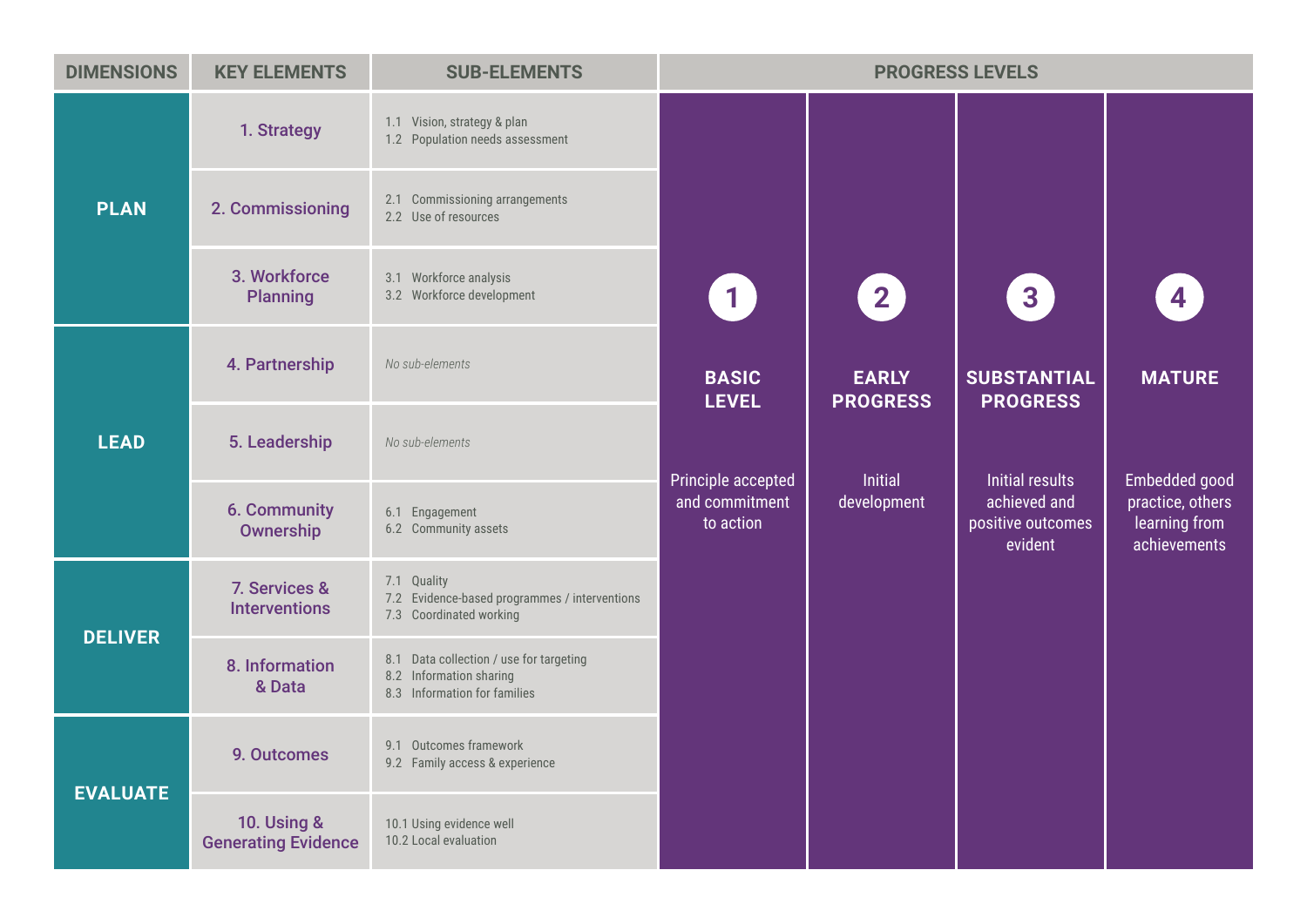

# User guide

**EIF maturity matrix: Speech, language and communication in the early years**

## **What is the maturity matrix?**

The matrix is a self-assessment tool to help measure how advanced your local area is in creating a local system to help children in their early years to thrive and to guide planning to make this local system more effective. The matrix has a particular focus on speech, language and communication skills.

## **How has the matrix been developed?**

The matrix has been developed using learning from experts involved in delivering prevention and early intervention, and from an understanding of effective practice in local places, in particular EIF's 'Pioneering Places'. It has drawn from matrices such as those developed by the Good Governance Institute. It also draws heavily from EIF's evidence reviews (see [www.eif.org.uk](http://www.eif.org.uk)), including *Foundations for Life* (2016); *What works to enhance the effectiveness of the Healthy Child Programme* (2018); *Language as a child wellbeing indicator* (2017); and *Key competencies in early cognitive development: Things, people, numbers and words* (2018, forthcoming).

## **How is the matrix organised?**

The matrix is divided into four dimensions, each an important part of a joined-up local system to help children in their early years to thrive: Plan, Lead, Deliver, Evaluate. Each dimension is then divided up into key elements to help you to rate where you think your local area is, from "basic" to "mature".

### **How does it work?**

The matrix can be completed individually, usually using an online survey available from EIF, or as a structure for a group discussion, or both. Participants rate the local area against the 10 key elements, identifying supporting evidence for their rating, gaps and areas for development, and priorities for action. The matrix works best when a range of people with different experiences and perspectives take part, and when they can hear and moderate each other's contributions to build a fuller picture.

### **It seems quite complicated?**

The matrix looks complicated to begin with but is actually a simple way to measure something which is far more complex - the local arrangements for helping families across lots of different organisations. Some of the questions may seem less relevant to different participants, or difficult to understand because they require more specialist knowledge, but this is why a range of perspectives is needed – each of the key elements is important, even if not every participant is able to rate them all.

## **And finally before you start...**

Here are some tips from people who have used the matrix before:

*"Don't score yourself at a higher level if you don't met the criteria of the lower levels."*

*"Filling in the matrix is not quick, but it's worth it."*

*"Not everything can be your top priority!"*

*"Be specific when identifying actions."*

*"Remember, this isn't just about your service, it's about all the different services which make up the local support system for families as well as what communities do for themselves."*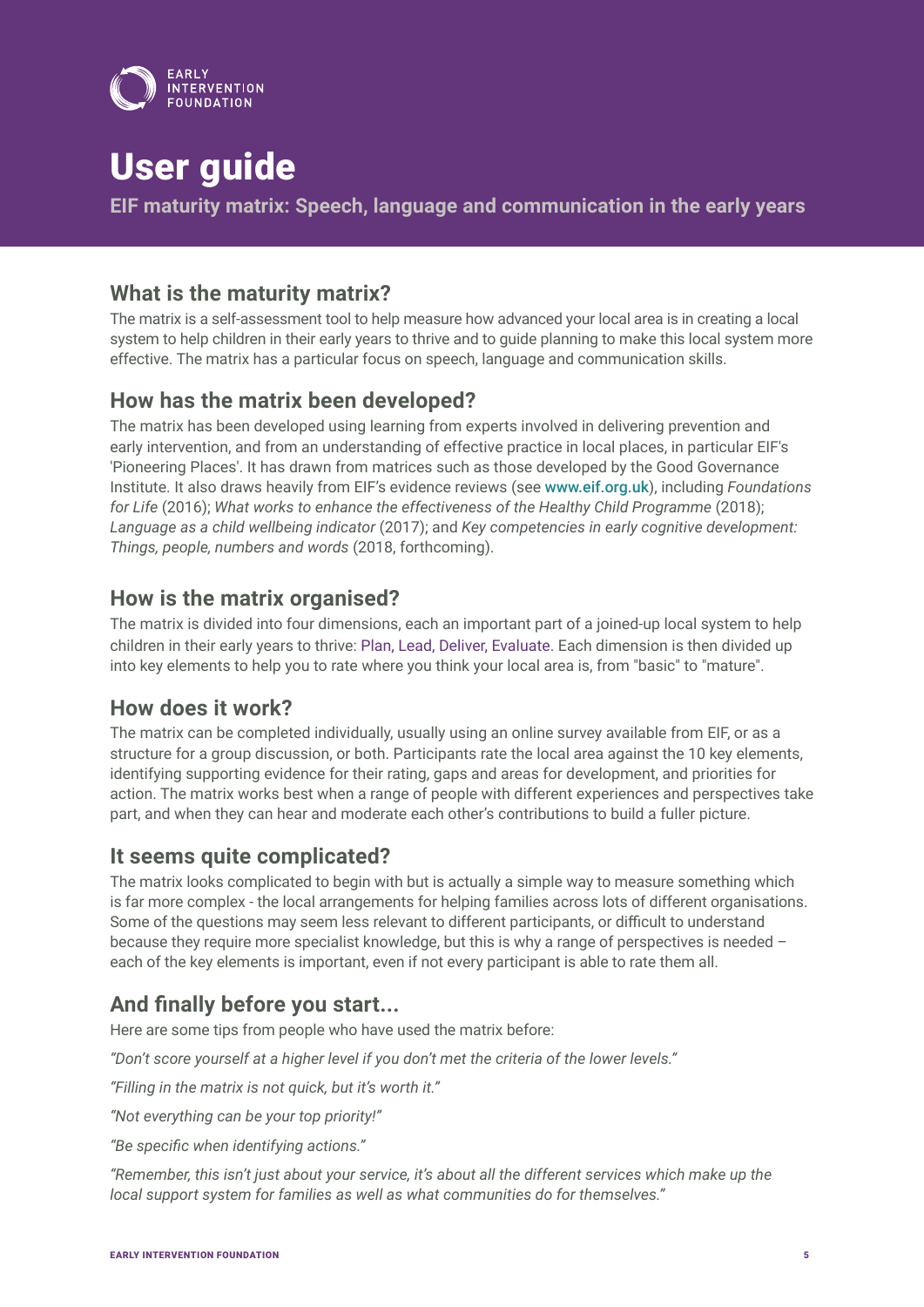## **MATURITY MATRIX SUMMARY: Speech, language and communication in the early years**

This page is a single-side summary of the EIF maturity matrix – good for a quick check but please see the full version for all the important detail.

|                | <b>KEY</b>                                           | <b>PROGRESS LEVELS</b>                                                                                                   |                                                                                                                               |                                                                                                                                    |                                                                                                                                           |  |
|----------------|------------------------------------------------------|--------------------------------------------------------------------------------------------------------------------------|-------------------------------------------------------------------------------------------------------------------------------|------------------------------------------------------------------------------------------------------------------------------------|-------------------------------------------------------------------------------------------------------------------------------------------|--|
|                | <b>ELEMENTS</b>                                      | <b>O</b> Basic Level                                                                                                     | <sup>2</sup> Early Progress                                                                                                   | <b>8 Substantial Progress</b>                                                                                                      | <b>4</b> Mature                                                                                                                           |  |
|                | 1. Strategy                                          | Addressing SLCN in the early years<br>is recognised as important but has<br>had little impact on planning                | Partners collaborate to analyse<br>data on early years needs and<br>outcomes, including SLCN                                  | A multi-agency early years strategy<br>is in place, with a clear narrative on SLCN                                                 | The early years strategy has been reviewed<br>and refreshed, taking account of impact                                                     |  |
| PLAN           | 2. Commissioning                                     | Single agency commissioning for early<br>years, but commissioners recognise the<br>need to collaborate to impact on SLCN | The local authority and CCG are working<br>towards joint early years commissioning.<br>Work is underway to pool/align budgets | Commissioning is aligned to the early<br>years strategy. Investment in early years<br>services is a local priority                 | Joint commissioning for early years, including<br>SLCN, is extensive and routine. Shifts in<br>investment to early childhood intervention |  |
|                | 3. Workforce<br><b>Planning</b>                      | Limited understanding of who in the<br>workforce can impact on SLCN<br>and what their learning needs are                 | Initial workforce mapping underway.<br>Speech & Language Therapists have key<br>role in training the wider workforce          | There is a strategy for building early years<br>workforce capacity & capability including<br>promoting skills for SLCN development | Workforce receives high quality training<br>& supervision on early intervention in the<br>early years, including meeting SLCN             |  |
|                | 4. Partnership                                       | Some partnership dialogue on early<br>years & SLCN but no governance                                                     | Identified partnership group<br>responsible for early years goals                                                             | Partnership group having positive<br>impact & driving local plan                                                                   | Influential and effective<br>partnership group                                                                                            |  |
| LEAD           | 5. Leadership                                        | Increasing awareness of<br>importance of SLCN                                                                            | Some senior advocates for<br>early years and SLCN                                                                             | Active buy-in to early years goals at<br>operational & strategic levels                                                            | Senior leaders speak with one<br>voice on early years & SLCN                                                                              |  |
|                | 6. Community<br>Ownership                            | Children and families are<br>consulted in general                                                                        | Family champions involved<br>in strategy development                                                                          | Families co-design strategy<br>and commissioning                                                                                   | Peer support and community<br>delivery are prioritised                                                                                    |  |
| <b>DELIVER</b> | 7. Services &<br><b>Interventions</b>                | Some key services are judged<br>to be underperforming                                                                    | Key services are good & improving.<br>Shared early years pathways<br>are being developed                                      | All children receive the mandated<br>Healthy Child Programme checks and<br>take-up of entitlements is high                         | Key services are good or excellent.<br>Coherent portfolio of evidence-<br>based interventions                                             |  |
|                | 8. Information<br>& Data                             | Commitment to information<br>sharing but there are gaps                                                                  | Some information sharing on<br>across key early years services                                                                | Information sharing is<br>routine and timely                                                                                       | Families access up-to-date<br>and accurate service information                                                                            |  |
| EVALUATE       | 9. Outcomes                                          | Recognised that SLCN are<br>important to measure                                                                         | Early years (including SLCN)<br>outcomes framework in development                                                             | Families generally have a smooth<br>journey through services                                                                       | Outcomes show<br>consistent improvement                                                                                                   |  |
|                | <b>10. Using &amp;</b><br><b>Generating Evidence</b> | Evaluation is recognised<br>as important                                                                                 | Stakeholders are reviewing the<br>latest evidence on maternity and<br>early child development                                 | Local leaders and decision-makers<br>are skilled and confident users of evidence                                                   | A common evaluation framework<br>is used across early years services                                                                      |  |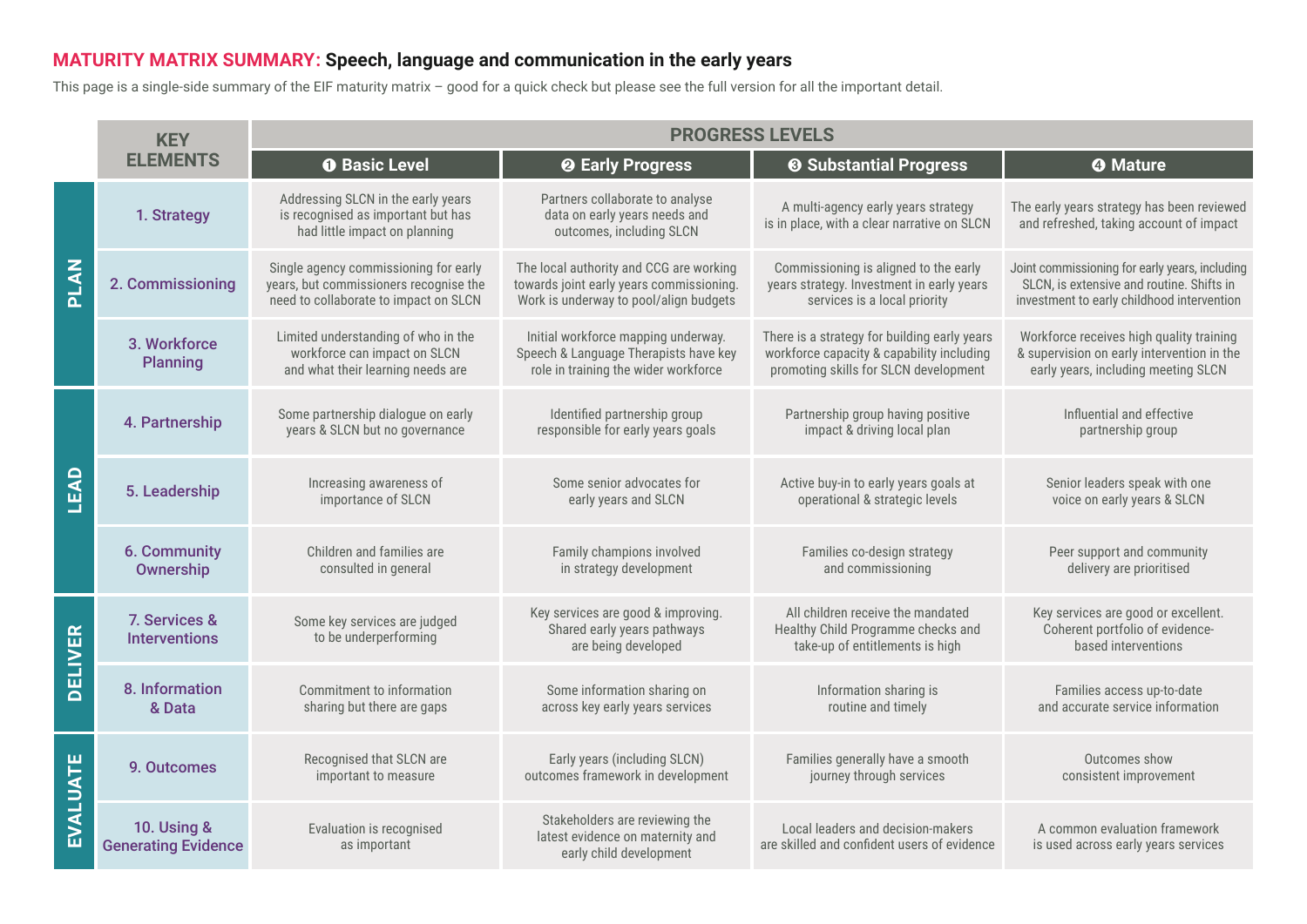| <b>PLAN</b>                           | <b>STRATEGY</b><br>1.                                                                                                                                                                                                                                                                                     |
|---------------------------------------|-----------------------------------------------------------------------------------------------------------------------------------------------------------------------------------------------------------------------------------------------------------------------------------------------------------|
|                                       | This element focuses on the local vision, strategy and plan for the early<br>years, including speech, language and communication. It considers how well<br>community needs are understood, how data is used and what the shared<br>priorities are for taking action.                                      |
|                                       | 1.1 VISION, STRATEGY & PLAN                                                                                                                                                                                                                                                                               |
|                                       | Population needs assessment<br>1.2                                                                                                                                                                                                                                                                        |
| <b>BASIC LEVEL</b>                    | • Addressing speech, language and communication needs (SLCN) in the early years is<br>recognised as important, but as yet this has had little impact on planning, commissioning<br>or implementation.                                                                                                     |
| <b>2 EARLY</b><br><b>PROGRESS</b>     | • Action plans are being developed to address speech, language and communication needs<br>in the early years through prevention and early intervention. Work is underway to develop<br>a local multi-agency early years strategy which includes a focus on SLCN.                                          |
|                                       | • A local strategy provides focus for multi-agency planning and delivery of early years<br>services, including for SLCN. The strategy takes account of evidence and population needs<br>assessment, and spans universal, targeted and specialist maternity and early years services.                      |
| <b>SUBSTANTIAL</b><br><b>PROGRESS</b> | • The strategy covers cognitive development from the antenatal period onwards, including<br>targeting preterm birth risks and maternal mental health; targeted home visiting support;<br>enriched child care from age 2; & SLCN interventions for children with language delays<br>from age 2.            |
|                                       | • The strategy addresses barriers that disadvantaged families face and recognises wider<br>issues such as parental conflict & multiple disadvantage.                                                                                                                                                      |
|                                       | • The strategy is being delivered by an action plan which is monitored at a senior level.<br>Other major local strategies relating to children, families and communities refer to the<br>early years and SLCN.                                                                                            |
| <b>MATURE</b>                         | • Progress in delivering the multi-agency early years strategy has been reviewed and the<br>strategy refreshed, taking account of impact to date including on speech, language and<br>communication outcomes.<br>• The refreshed strategy responds to local learning about what has worked well and where |
|                                       | improvements need to be made.                                                                                                                                                                                                                                                                             |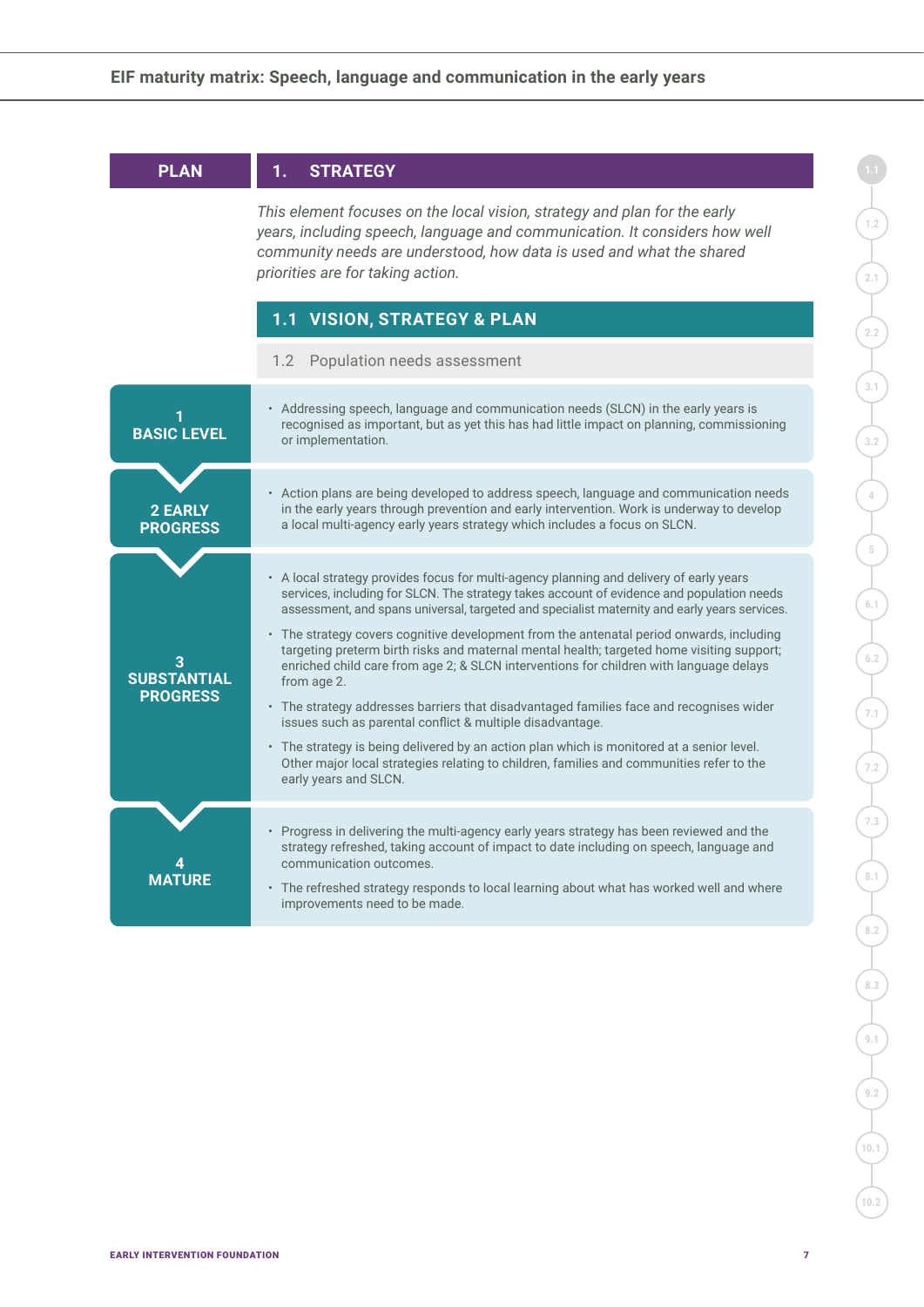| <b>PLAN</b>                           | <b>STRATEGY</b><br>1.                                                                                                                                                                                                                                                                                                                                                                                                                                                                                                                                                                                                                                                                                                                                                                                             |
|---------------------------------------|-------------------------------------------------------------------------------------------------------------------------------------------------------------------------------------------------------------------------------------------------------------------------------------------------------------------------------------------------------------------------------------------------------------------------------------------------------------------------------------------------------------------------------------------------------------------------------------------------------------------------------------------------------------------------------------------------------------------------------------------------------------------------------------------------------------------|
|                                       | Vision, strategy & plan<br>1.1                                                                                                                                                                                                                                                                                                                                                                                                                                                                                                                                                                                                                                                                                                                                                                                    |
|                                       | 1.2 POPULATION NEEDS ASSESSMENT                                                                                                                                                                                                                                                                                                                                                                                                                                                                                                                                                                                                                                                                                                                                                                                   |
| <b>BASIC LEVEL</b>                    | • Local strategic needs assessments include some limited data on the early years,<br>and there is agreement to describe the specific local narrative on speech, language,<br>communication needs.                                                                                                                                                                                                                                                                                                                                                                                                                                                                                                                                                                                                                 |
| <b>2 EARLY</b><br><b>PROGRESS</b>     | • Some partners share and analyse data about early years needs and outcomes, and use<br>this to identify vulnerable groups, including those with SLCN needs.<br>• The association between speech, language and communication development and family<br>income, social deprivation and mother's education is recognised.                                                                                                                                                                                                                                                                                                                                                                                                                                                                                           |
| <b>SUBSTANTIAL</b><br><b>PROGRESS</b> | • Partners routinely share maternity and early years data for needs analysis, identifying<br>vulnerable cohorts. Early years data and intelligence is included in Partnership needs<br>assessment and influences the decision-making and prioritisation in the early years strategy.<br>• The needs assessment includes a clear narrative on SLCN at key touchpoints (2 year<br>review, Early Years Foundation Stage Profile). It takes account of incidence of SLCN<br>in schools, and compares this with expected prevalence levels to understand under-<br>identification. It considers the interface with Autism Spectrum Disorders & other<br>difficulties or disabilities; and with risk factors such as premature birth, adolescent<br>motherhood, maternal depression, and lack of parent qualifications. |
|                                       | • A robust & up-to-date early years analysis is in place covering population needs and<br>service demand and provision, based on partnership-wide data. The analysis is routinely<br>used to identify target groups, design services, agree priorities and measures, forecast<br>trends and plan strategy, and influences family and community strategies.                                                                                                                                                                                                                                                                                                                                                                                                                                                        |

- '[Language as a child wellbeing indicator](https://www.eif.org.uk/report/language-as-a-child-wellbeing-indicator)' (EIF, September 2017): Overview of prevalence and impact of early language difficulties, and detailed examination of language development and how language difficulties emerge; factors associated with language difficulties; and the ways social disadvantage impacts on children's language and communication development.
- 'Key competencies in early cognitive development: Things, people, numbers and words' (EIF, forthcoming 2018): Summarises further evidence highlighting the importance of children's early language development, including implications for practice and commissioning.
- '[Better Communication: Shaping speech, language and communication services for children and young people](https://www.bettercommunication.org.uk/Better%20Communication%20low%20res%20file.pdf)', (2012, RCSLT): A range of case study examples and analysis to support planning and commissioning, including Nottinghamshire's Language for Life Strategy and Stoke Speaks Out.
- Case example presentations used at [Bercow oral evidence sessions](https://www.bercow10yearson.com/evidence/?mdocs-cat=mdocs-cat-2), including Greater Manchester's early years speech, language & communications pathway and specification: and Knowsley's Healthy Child Programme language pathway.
- '[Early Language Development: Needs, provision, and intervention for preschool children from socio economically disadvantage](https://educationendowmentfoundation.org.uk/public/files/Law_et_al_Early_Language_Development_final.pdf)  [backgrounds](https://educationendowmentfoundation.org.uk/public/files/Law_et_al_Early_Language_Development_final.pdf)' (EEF, October 2017): information on the prevalence of communication and language delays in disadvantaged and nondisadvantaged populations.
- [Early Communication Screening](https://docs.wixstatic.com/ugd/303f02_45ff3ae6a9f549dea3ffbc0f5f7f6e01.pdf) (Stoke, October 2016): Example of needs analysis relating to speech, language and communication need.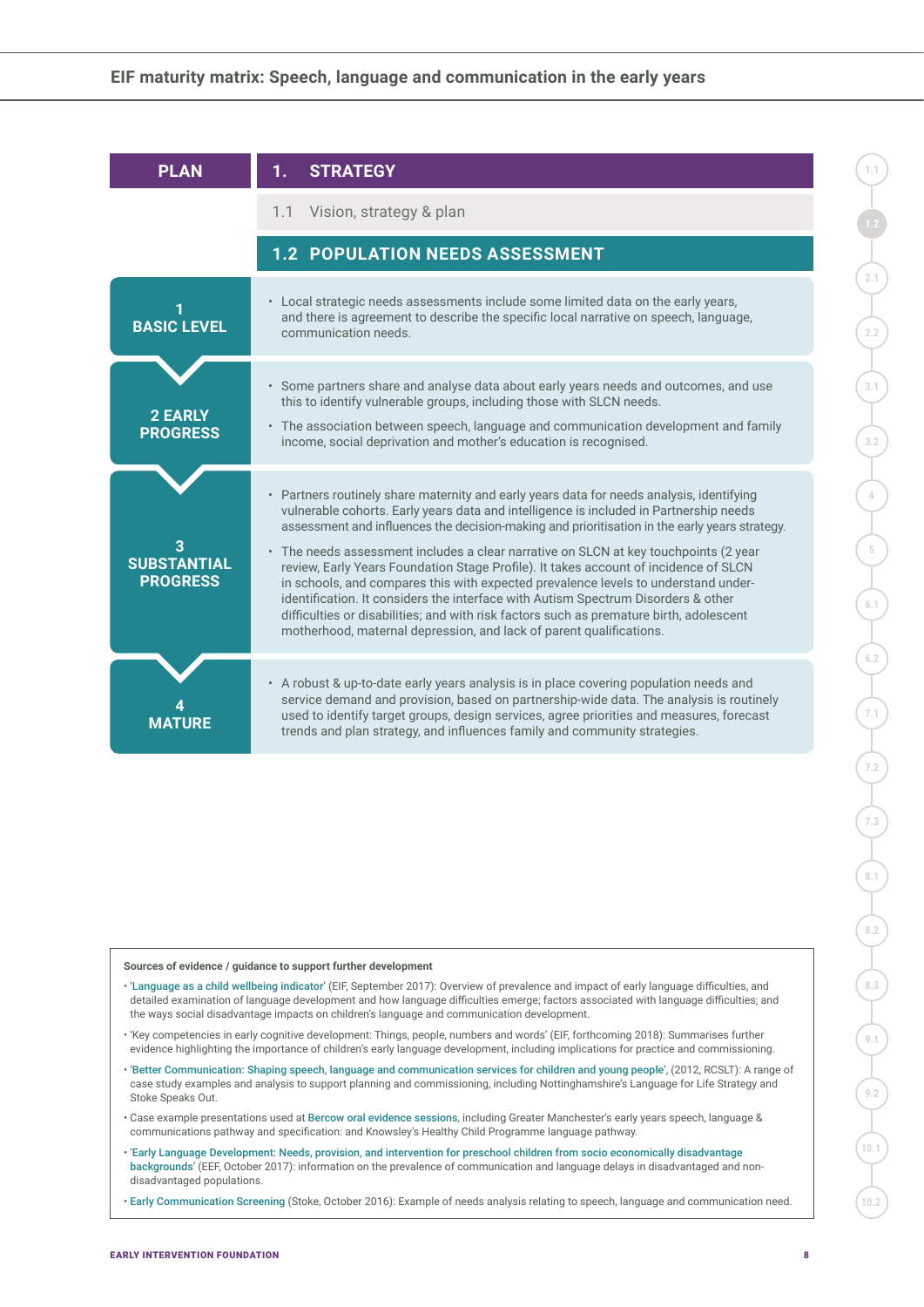| <b>PLAN</b>                                | <b>COMMISSIONING</b><br>2.                                                                                                                                                                                                                                                                                                                                                                                                                                                                                                                                                                                                                                                                                                                                                                                                                                                |  |  |
|--------------------------------------------|---------------------------------------------------------------------------------------------------------------------------------------------------------------------------------------------------------------------------------------------------------------------------------------------------------------------------------------------------------------------------------------------------------------------------------------------------------------------------------------------------------------------------------------------------------------------------------------------------------------------------------------------------------------------------------------------------------------------------------------------------------------------------------------------------------------------------------------------------------------------------|--|--|
|                                            | This element focuses on how the local area uses strategic commissioning tools<br>to deliver the local strategy for early years, including speech, language and<br>communication needs, and works together to increase impact. This includes<br>procurement processes and service specifications; market management; mapping,<br>aligning and pooling resources; and performance monitoring and reporting.<br><b>COMMISSIONING ARRANGEMENTS</b><br>2.1                                                                                                                                                                                                                                                                                                                                                                                                                     |  |  |
|                                            | 2.2 Use of resources                                                                                                                                                                                                                                                                                                                                                                                                                                                                                                                                                                                                                                                                                                                                                                                                                                                      |  |  |
| <b>BASIC LEVEL</b>                         | • There is single agency commissioning for early years services, but commissioners are in<br>dialogue about interdependencies.<br>• There is a recognition that partners need to commission a more coherent early years<br>system for vulnerable families if they are to impact on SLCN.<br>• The local authority and CCG are in dialogue about how to best meet their statutory duty to<br>jointly commission SEND services.                                                                                                                                                                                                                                                                                                                                                                                                                                             |  |  |
| 2<br><b>EARLY</b><br><b>PROGRESS</b>       | • The local authority and CCG are working towards joint early years commissioning, and are<br>aligning specifications for core early years services such as children's centres and health<br>visiting, as well as SEND services.<br>• There is work on a common and evidence-based approach to commissioning for good<br>speech, language and communication outcomes.<br>• Commissioners have an understanding of the market for early years services, and<br>an agreed position on how this can be developed to impact on speech, language &<br>communication needs in vulnerable families                                                                                                                                                                                                                                                                               |  |  |
| 3<br><b>SUBSTANTIAL</b><br><b>PROGRESS</b> | Commissioning is aligned to the local vision and multi-agency strategy for early years<br>$\bullet$<br>services, and explicitly addresses speech, language and communication outcomes.<br>• There is some joint commissioning using aligned budgets or partnership agreements, and<br>the local authority and CCG have developed a joint specification for speech & language<br>therapy services, which includes their role in providing information, training, coaching and<br>support to the wider workforce.<br>• Performance monitoring and reporting are through a single process and it is clear which<br>commissioners are responsible for different parts of the early years system.<br>• Market development work is underway, and responds to the priorities in the early years<br>strategy, including applying the evidence base and developing local evidence. |  |  |
| 4<br><b>MATURE</b>                         | Commissioning and decommissioning is driven by the local early years strategy.<br>$\bullet$<br>• Joint commissioning is extensive, routine, formally agreed, and covers the whole early<br>years system including maternity services; early education; SEND; speech, language and<br>communication needs; library services; parent and child mental health; health visiting and<br>children's centres.<br>• Commissioning for the local authority and CCG is led by an early years joint commissioner<br>with a single budget and performance management process.<br>• The market is well-developed and evaluation is routine.                                                                                                                                                                                                                                            |  |  |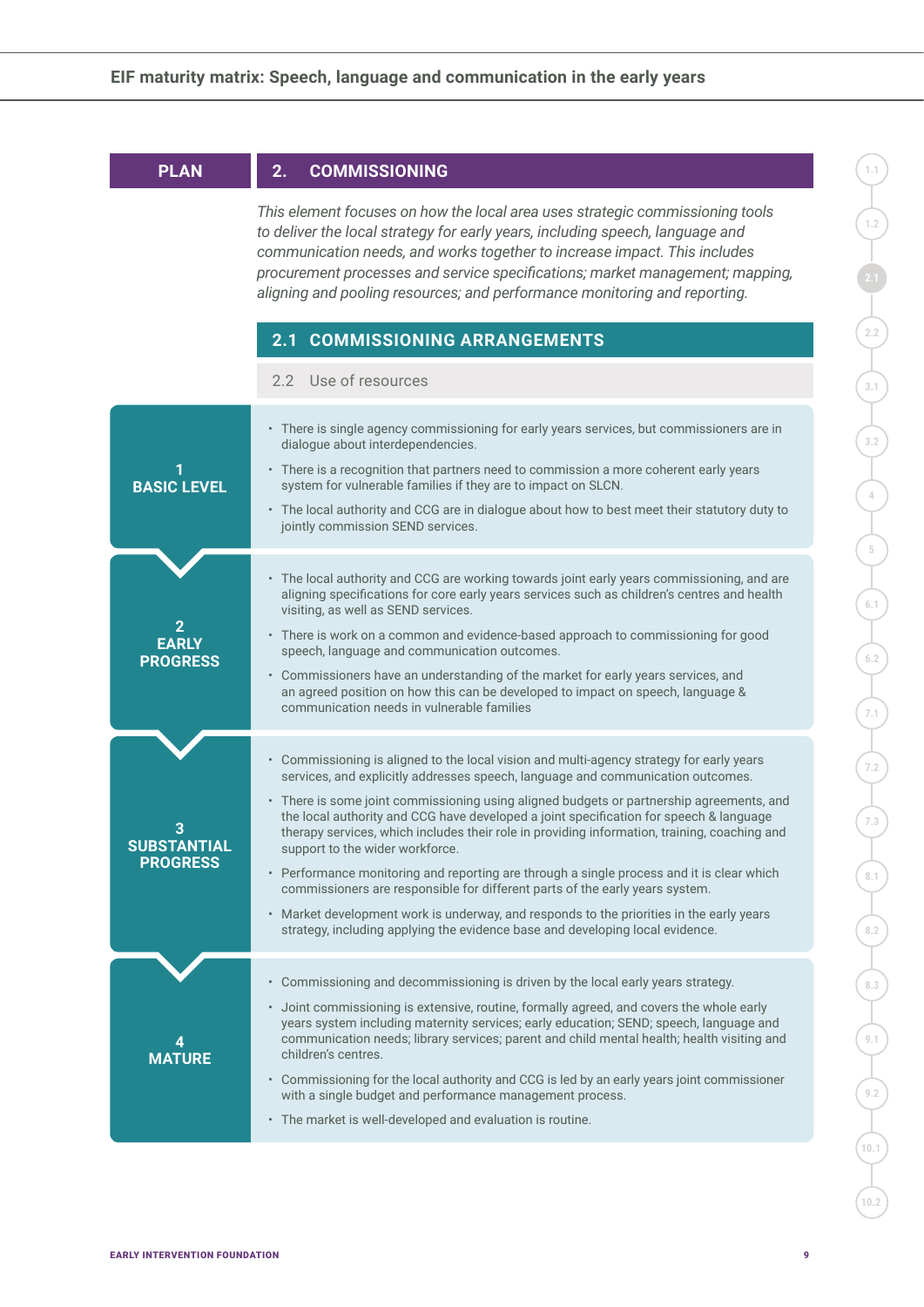| <b>PLAN</b>                           | <b>COMMISSIONING</b><br>2.                                                                                                                                                                                                                                                                                                                                                                                                                                                                                                                                                                                                                                                                                                                                                                                                                                                                            |
|---------------------------------------|-------------------------------------------------------------------------------------------------------------------------------------------------------------------------------------------------------------------------------------------------------------------------------------------------------------------------------------------------------------------------------------------------------------------------------------------------------------------------------------------------------------------------------------------------------------------------------------------------------------------------------------------------------------------------------------------------------------------------------------------------------------------------------------------------------------------------------------------------------------------------------------------------------|
|                                       | 2.1 Commissioning arrangements                                                                                                                                                                                                                                                                                                                                                                                                                                                                                                                                                                                                                                                                                                                                                                                                                                                                        |
|                                       | <b>2.2 USE OF RESOURCES</b>                                                                                                                                                                                                                                                                                                                                                                                                                                                                                                                                                                                                                                                                                                                                                                                                                                                                           |
| <b>BASIC LEVEL</b>                    | • Partners recognise the need to treat local early years services and assets as part of a<br>joined-up system, but have not mapped the resources that make up this system.<br>• There is little investment beyond statutory requirements.                                                                                                                                                                                                                                                                                                                                                                                                                                                                                                                                                                                                                                                             |
| <b>FARLY</b><br><b>PROGRESS</b>       | • The resources used for some maternity and early years services are identified, including<br>Early Years Pupil Premium, & initial analysis of prioritisation, sufficiency and cost-benefit<br>is underway.<br>• Work is under way to create pooled or aligned budgets to sustain funding and achieve<br>early years goals.                                                                                                                                                                                                                                                                                                                                                                                                                                                                                                                                                                           |
| <b>SUBSTANTIAL</b><br><b>PROGRESS</b> | • Mapping and analysis of resources for maternity and early years services, including<br>childcare places and SLCN, is advanced and is starting to inform resource allocation as<br>part of the early years strategy.<br>• Community and family assets are recognised as important. Peer support, community<br>development and involvement in delivery, and the role of parents as a child's first teachers<br>are included in the resource analysis.<br>• Investment in early years services is a local priority, and local partners pool and align<br>funding to support delivery of the early years strategy. This includes the use of the<br>Early Years Pupil Premium. Resources are used to sustain approaches which have been<br>successfully piloted with short-term funding.<br>• There is some decommissioning where there is evidence for an alternative, more<br>evidence-based approach. |
| <b>MATHRF</b>                         | • Mapping and analysis of resources for maternity and early years services, including<br>childcare places, SLCN and community assets, is routine & comprehensive and informs<br>future resource allocation as part of the early years strategy.<br>• There is evidence of significant shifts in investment to early years prevention and early<br>intervention. The early years is a key priority in the local budget setting process.                                                                                                                                                                                                                                                                                                                                                                                                                                                                |

- '[Language as a child wellbeing indicator](https://www.eif.org.uk/report/language-as-a-child-wellbeing-indicator)' (EIF, September 2017): Makes the case for children's language development as a public health wellbeing indicator and, specifically, the need for local authority public health teams to jointly commission speech, language and communication services with other local authority colleagues, and CCGs. Also explains current limitations in understanding costs of early language difficulties to the public sector and the potential economic benefits of effective interventions.
- [SLCN Commissioning Tools](https://www.thecommunicationtrust.org.uk/commissioners/slcn-commissioning-tools/) (The Communication Trust): A set of tools designed to improve commissioning for SLCN, which cover needs assessment, whole system mapping and design, user involvement & consultation, workforce planning, and evaluating outcomes.
- '[Better Communication: Shaping speech, language and communication services for children and young people](https://www.bettercommunication.org.uk/Better%20Communication%20low%20res%20file.pdf)', (2012, RCSLT): Commissioning in practice examples.
- [Rotherham case studies](https://www.foundationyears.org.uk/2016/02/rotherham-la-eypp-funding-case-studies/) on using Early Years Pupil Premium to target communication and language.
- '[Study of Early Education and Development: Experiences of the Early Years Pupil Premium](https://www.gov.uk/government/publications/experiences-of-the-early-years-pupil-premium)' (DfE, January 2017): A qualitative study of how EYPP funding is used and its perceived impact on disadvantaged children, including addressing speech, language and communication needs.
- Case study example of [joint commissioning in Reading](https://www.pearsonclinical.co.uk/Sitedownloads/shine-a-light/2014/pdfs/reading-borough-council-case-study.pdf).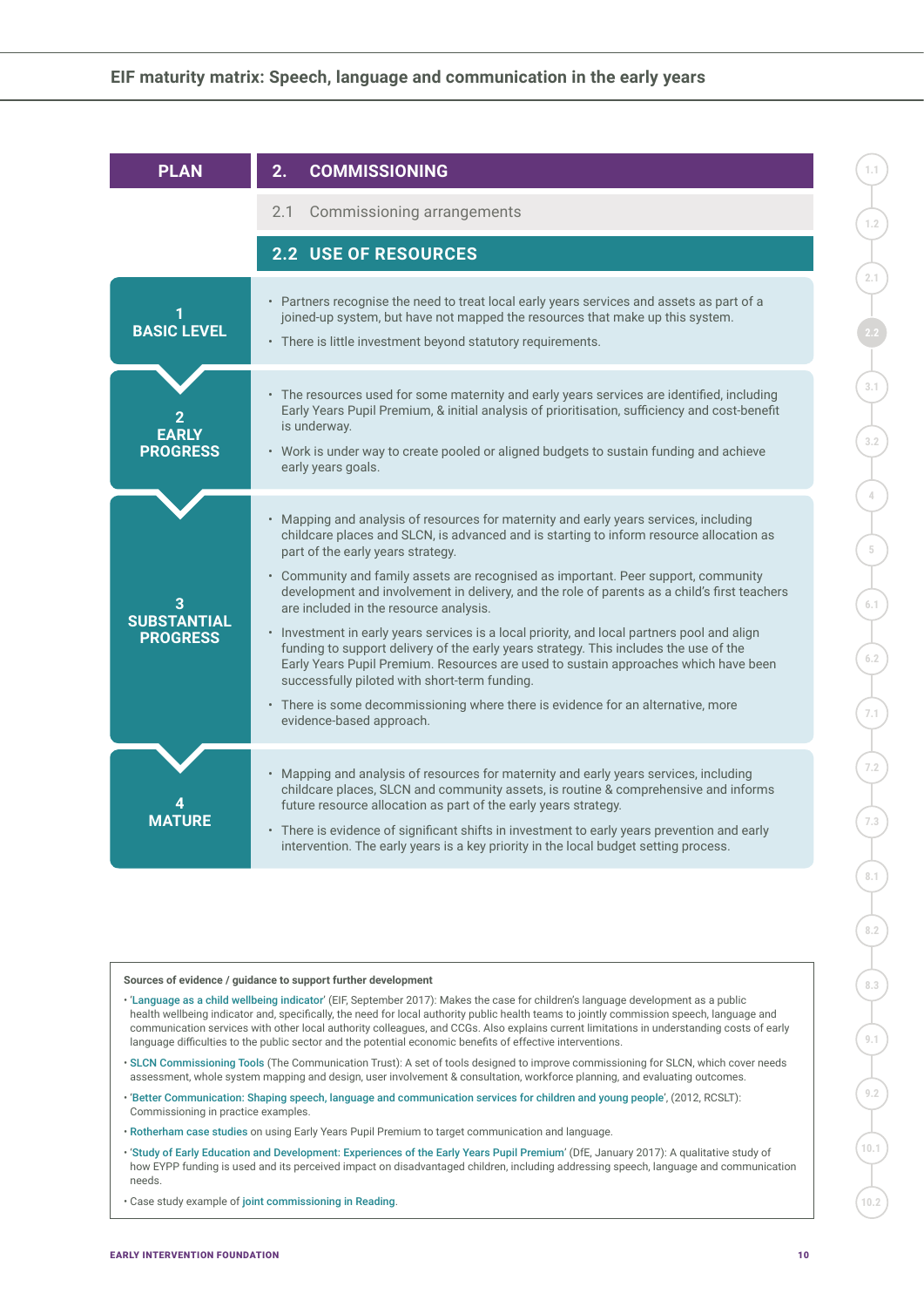| <b>PLAN</b>                           | <b>WORKFORCE PLANNING</b><br>3.                                                                                                                                                                                                                                                                                                                                                                                                                                                                                                                                                     |
|---------------------------------------|-------------------------------------------------------------------------------------------------------------------------------------------------------------------------------------------------------------------------------------------------------------------------------------------------------------------------------------------------------------------------------------------------------------------------------------------------------------------------------------------------------------------------------------------------------------------------------------|
|                                       | This element focuses on local arrangements for ensuring that the multi-agency<br>workforce has the right skills and confidence to deliver the local early years<br>strategy. This includes analysing workforce needs across the system, and<br>delivering capacity and capability through redesign, recruitment and training.                                                                                                                                                                                                                                                       |
|                                       | <b>3.1 WORKFORCE ANALYSIS</b>                                                                                                                                                                                                                                                                                                                                                                                                                                                                                                                                                       |
|                                       | 3.2 Workforce development                                                                                                                                                                                                                                                                                                                                                                                                                                                                                                                                                           |
| <b>BASIC LEVEL</b>                    | • There is limited understanding about who in the workforce can impact on early<br>years speech, language and communication, and what their learning needs are, but a<br>commitment to working collectively on workforce issues.                                                                                                                                                                                                                                                                                                                                                    |
| <b>2 EARLY</b><br><b>PROGRESS</b>     | • Multi-agency workforce needs are being mapped across the early years, and specifically<br>on speech, language and communication. Capacity and skills audits or training reviews are<br>underway with a focus on the role of health visitors, early years practitioners and teachers,<br>family support in children's centres, as well as specialist speech & language therapists.                                                                                                                                                                                                 |
| <b>SUBSTANTIAL</b><br><b>PROGRESS</b> | • The specific role of different workforces across maternity and early years services in<br>responding to speech, language and communication needs is clearly identified, including<br>what can be done through early intervention in universal services.<br>• Workforce needs are analysed and understood, and speech, language and communication<br>skills are part of skills audits. Capacity gaps are addressed through staff training, service<br>redesign or recruitment, taking account of the wider early years system rather than just<br>focusing on individual agencies. |
|                                       | • Indicators of staff performance, awareness and satisfaction are positive, and many<br>staff champion the importance of speech, language and communication as a child<br>wellbeing indicator.                                                                                                                                                                                                                                                                                                                                                                                      |
|                                       | • The workforce capacity skills and knowledge required to impact on early years speech,<br>language and communication are part of role specifications, recruitment & retention<br>strategies, and competency frameworks.                                                                                                                                                                                                                                                                                                                                                            |
| <b>MATURE</b>                         | • Systematic skills audits are regularly repeated and outcomes used to drive future planning.<br>• Staff are engaged and report high satisfaction levels; consistently champion early years<br>services; and are recognised for effective practice on SLCN.                                                                                                                                                                                                                                                                                                                         |
|                                       | • Organisations have a learning culture, and feedback informs future training and practice<br>across agencies.                                                                                                                                                                                                                                                                                                                                                                                                                                                                      |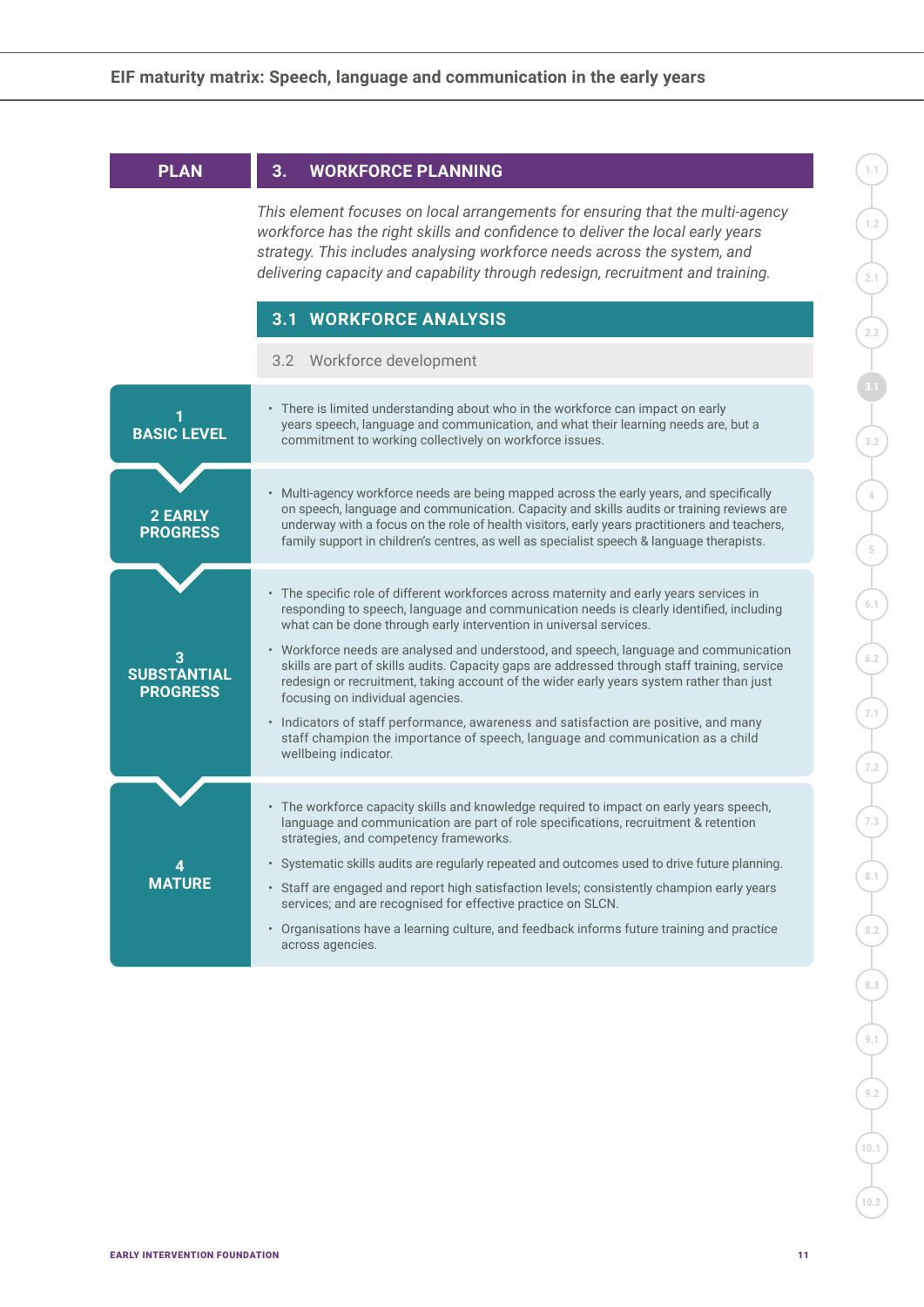| <b>PLAN</b>                           | <b>WORKFORCE PLANNING</b><br>3.                                                                                                                                                                                                                                                                                                                                                                                                                                                                                                                                                                                                                                                                                                                                                    |
|---------------------------------------|------------------------------------------------------------------------------------------------------------------------------------------------------------------------------------------------------------------------------------------------------------------------------------------------------------------------------------------------------------------------------------------------------------------------------------------------------------------------------------------------------------------------------------------------------------------------------------------------------------------------------------------------------------------------------------------------------------------------------------------------------------------------------------|
|                                       | 3.1 Workforce analysis                                                                                                                                                                                                                                                                                                                                                                                                                                                                                                                                                                                                                                                                                                                                                             |
|                                       | <b>3.2 WORKFORCE DEVELOPMENT</b>                                                                                                                                                                                                                                                                                                                                                                                                                                                                                                                                                                                                                                                                                                                                                   |
| <b>BASIC LEVEL</b>                    | • There are few examples of early years training across health, education and social<br>care services.                                                                                                                                                                                                                                                                                                                                                                                                                                                                                                                                                                                                                                                                             |
| <b>EARLY</b><br><b>PROGRESS</b>       | · There are opportunities for some staff in key roles across health, education and social care<br>services to participate in training on SLCN.<br>• Specialist speech & language therapists have a key role in providing training to the wider<br>workforce.                                                                                                                                                                                                                                                                                                                                                                                                                                                                                                                       |
| <b>SUBSTANTIAL</b><br><b>PROGRESS</b> | • There is a strategy for building the capacity and capability of the early years workforce<br>which includes promoting children's speech, language and communication development<br>and providing effective support for children with lower-level needs as well as those with<br>more severe or complex difficulties.<br>• Practitioners across the early years workforce access training in common skills and<br>processes. Training supports delivery of the early years strategy, and there is evidence of<br>good take-up. Settings and services identify language leads whose role is to support their<br>colleagues' professional development.<br>• The importance of qualified teacher status in the delivery of early education services is<br>emphasised in recruitment. |
| <b>MATURF</b>                         | • The workforce receives high quality training & supervision on prevention and early<br>intervention in the early years, which includes meeting SLCN.<br>• There is an agreed early years CPD offer which supports the workforce to apply the latest<br>evidence to their practice.<br>· The professional competencies needed to deliver effective early years services are well<br>understood.<br>• Settings and services receiving formal accreditation for expertise in speech, language and<br>communication are deployed to support others in their learning and development.                                                                                                                                                                                                 |

**10.1**

**10.2**

**1.1**

**1.2**

**2.1**

**2.2**

**3.1**

- [Speech, Language and Communication Framework](https://www.slcframework.org.uk/): A free online professional development tool from The Communication Trust which sets out the key skills and knowledge needed by the children and young people's workforce to support the speech, language and communication development of all children and young people.
- [What Works Training Database](http://www.thecommunicationtrust.org.uk/projects/what-works-training/): information about the evidence for evaluated speech, language and communication training programmes for practitioners.
- [Case study](https://www.foundationyears.org.uk/2013/11/case-study-speech-language-and-communication-in-blackpool/) of early years workforce development in Blackpool.
- [Case study](https://www.pearsonclinical.co.uk/Sitedownloads/shine-a-light/2014/pdfs/time-to-talk-case-study.pdf) of a local professional development strategy in Warwickshire.
- [Case study](https://www.pearsonclinical.co.uk/Sitedownloads/shine-a-light/2015/case-studies/norfolk-talk-about-team.pdf) of the 'Talk About' training programme in Norfolk.
- [Overcoming Barriers: A Workforce Briefing](https://www.thecommunicationtrust.org.uk/media/619506/overcoming_barriers_final.pdf) (The Communication Trust, 2016): A practical guide to overcoming barriers to professional development for early years practitioners, with case studies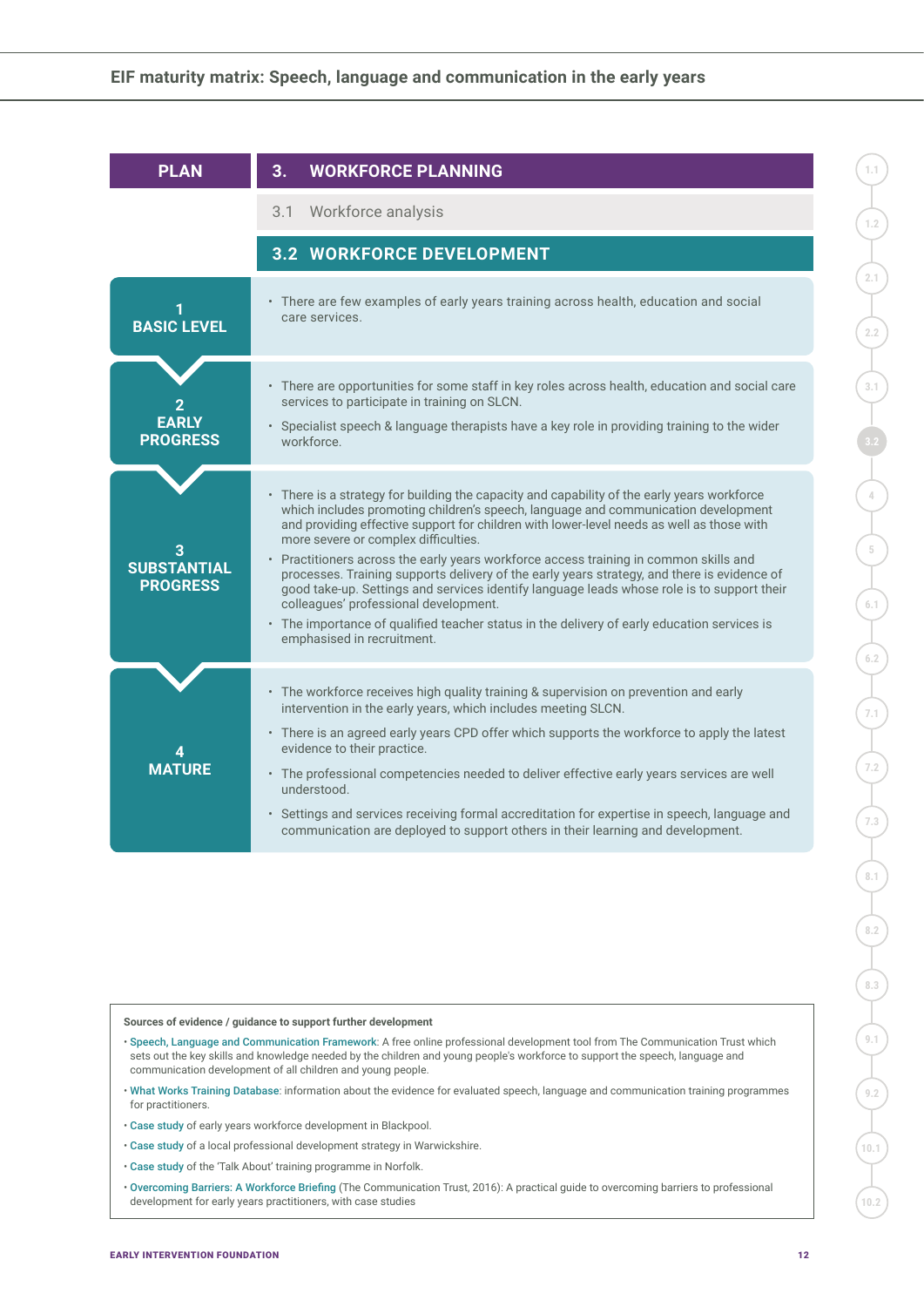| <b>LEAD</b>                           | <b>PARTNERSHIP</b><br>4.                                                                                                                                                                                                                                                                                                                                                                                                                                                                                                                                                                                                                                 |
|---------------------------------------|----------------------------------------------------------------------------------------------------------------------------------------------------------------------------------------------------------------------------------------------------------------------------------------------------------------------------------------------------------------------------------------------------------------------------------------------------------------------------------------------------------------------------------------------------------------------------------------------------------------------------------------------------------|
|                                       | This element focuses on the strategic arrangements for joint working between<br>partners and how this drives forward delivery of the local early years strategy.                                                                                                                                                                                                                                                                                                                                                                                                                                                                                         |
| <b>BASIC LEVEL</b>                    | · Some partner agencies have bought into the principle of a more joined up approach to the<br>early years, and focusing on SLCN, but levels of engagement are low and the partnership<br>is not yet broad.<br>• There is some discussion of and commitment to a joined up early years approach at<br>partnership boards for children or health and well-being, but no governance structure to<br>deliver early years goals.                                                                                                                                                                                                                              |
| <b>EARLY</b><br><b>PROGRESS</b>       | • An identified partnership group has lead responsibility for delivering early years goals,<br>including SLCN, and this links to the work of the local authority and CCGs on SEND joint<br>commissioning.<br>• The partnership group brings together a growing group of agencies including Clinical<br>Commissioning Groups and Public Health. Partners are contributing to the development<br>of the local strategy and action plan.<br>• There is willingness amongst partners to share responsibility, design solutions and<br>take action.                                                                                                           |
| <b>SUBSTANTIAL</b><br><b>PROGRESS</b> | • A broad and active partnership group is responsible for a strategy and action plan to<br>deliver early years goals, and is having a positive impact. Governance of delivery of<br>the strategy is clear and partners have a shared understanding of goals, performance<br>and their role in taking action. There is an agreed process for addressing areas of<br>underperformance.<br>• Partners actively contribute and engage, and there is some open constructive challenge<br>in partnership groups. There is trust and effective working relationships between key<br>partners such as the local authority, CCG, schools & early years providers. |
| <b>MATHRF</b>                         | • An influential and effective partnership group actively owns the early years strategy and<br>action plans and leads effective delivery across local agencies. Partners constructively<br>challenge & hold each other to account with a focus on impact for children and families.<br>There are strong partnerships between early years settings of different types, including<br>schools.<br>• The importance of the early years and SLCN is recognised more broadly and prioritised by<br>the Health & Wellbeing Board, and Children's Boards.                                                                                                        |

• [National Literacy Trust Hubs: A place-based response to tackling low literacy](https://literacytrust.org.uk/communities/) (NLT, 2016): Describing a five-pillar model deployed in Middlesbrough, Peterborough and Bradford which is driven by a Hub partnership group and provides a blueprint for multi-agency cooperation by bringing public, private and voluntary organisations together.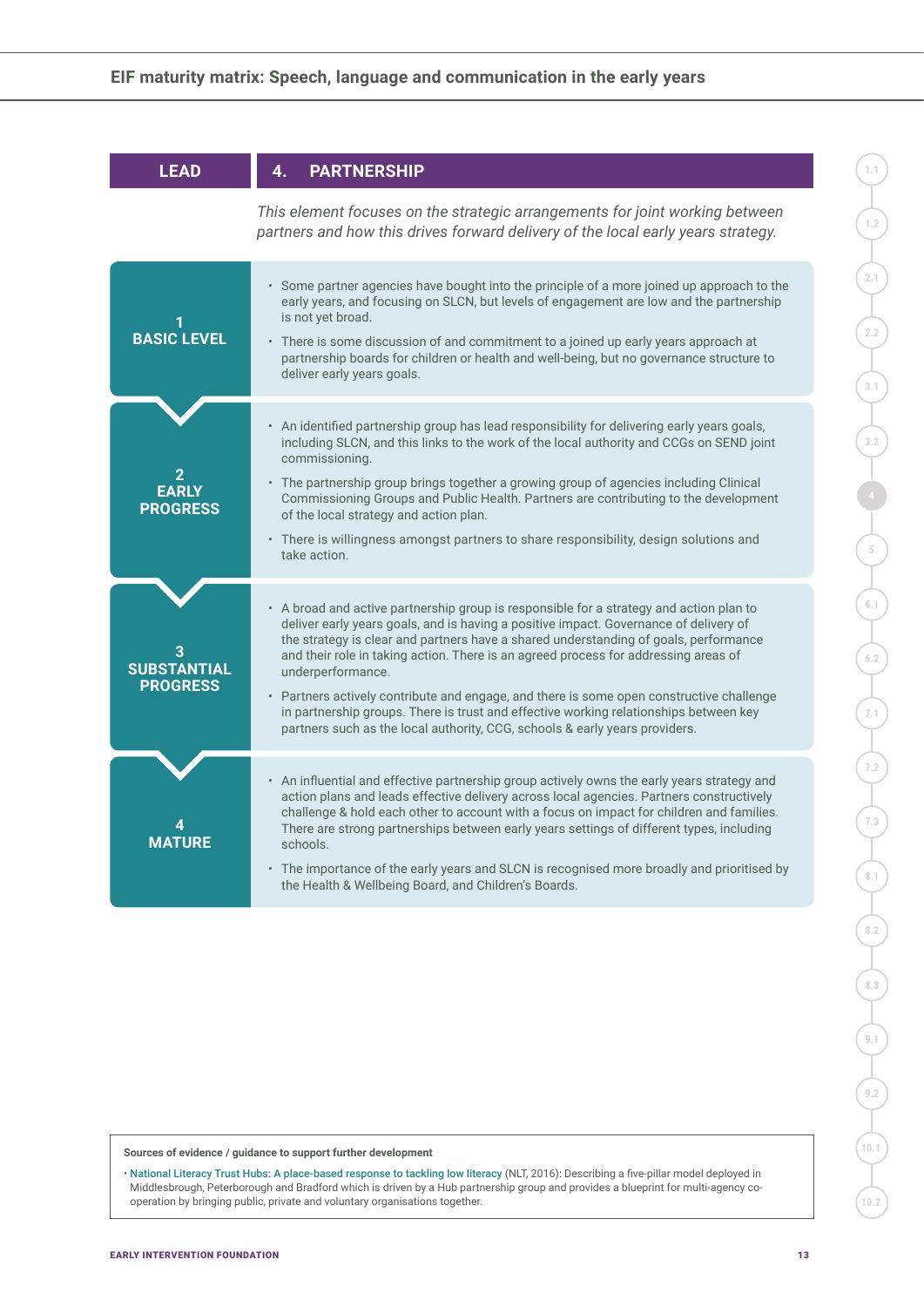| <b>LEAD</b>                           | <b>LEADERSHIP</b><br>5.                                                                                                                                                                                                                                                                                                                                                                                                                                                                                   |
|---------------------------------------|-----------------------------------------------------------------------------------------------------------------------------------------------------------------------------------------------------------------------------------------------------------------------------------------------------------------------------------------------------------------------------------------------------------------------------------------------------------------------------------------------------------|
|                                       | This element focuses on how this agenda is led and championed at a local<br>level, and how leadership is distributed across the community and<br>local organisations.                                                                                                                                                                                                                                                                                                                                     |
| <b>BASIC LEVEL</b>                    | • There is an increasing awareness of the importance of speech, language &<br>communication as a child wellbeing indicator, championed by some local advocates,<br>and some support for a more joined up approach to early years goals.                                                                                                                                                                                                                                                                   |
| <b>2 EARLY</b><br><b>PROGRESS</b>     | • Some senior leaders give consistent messages about the importance of speech,<br>language and communication as a child wellbeing indicator, and a more joined up<br>approach to early years goals.                                                                                                                                                                                                                                                                                                       |
| <b>SUBSTANTIAL</b><br><b>PROGRESS</b> | • There is active buy-in and understanding at both operational and strategic levels about<br>the importance of speech, language and communication as a child wellbeing indicator,<br>and a more joined up approach to early years goals. This buy-in is shown by investment<br>of time and resources, and a consistent and visible personal commitment.<br>• The local culture encourages innovation and collaboration in how services are planned<br>and delivered, alongside a focus on using evidence. |
| <b>4 MATURE</b>                       | • Senior leaders, including local politicians, speak with 'one voice' on the importance of<br>speech, language and communication as a child wellbeing indicator, and are advocates<br>and champions for the delivery of the local early years strategy.                                                                                                                                                                                                                                                   |

**1.2**

**2.1**

**2.2**

**Sources of evidence / guidance to support further development**

• '[Language as a child wellbeing indicator](https://www.eif.org.uk/report/language-as-a-child-wellbeing-indicator)' (EIF, September 2017): Makes the case for prioritising early language skills as a primary child wellbeing indicator.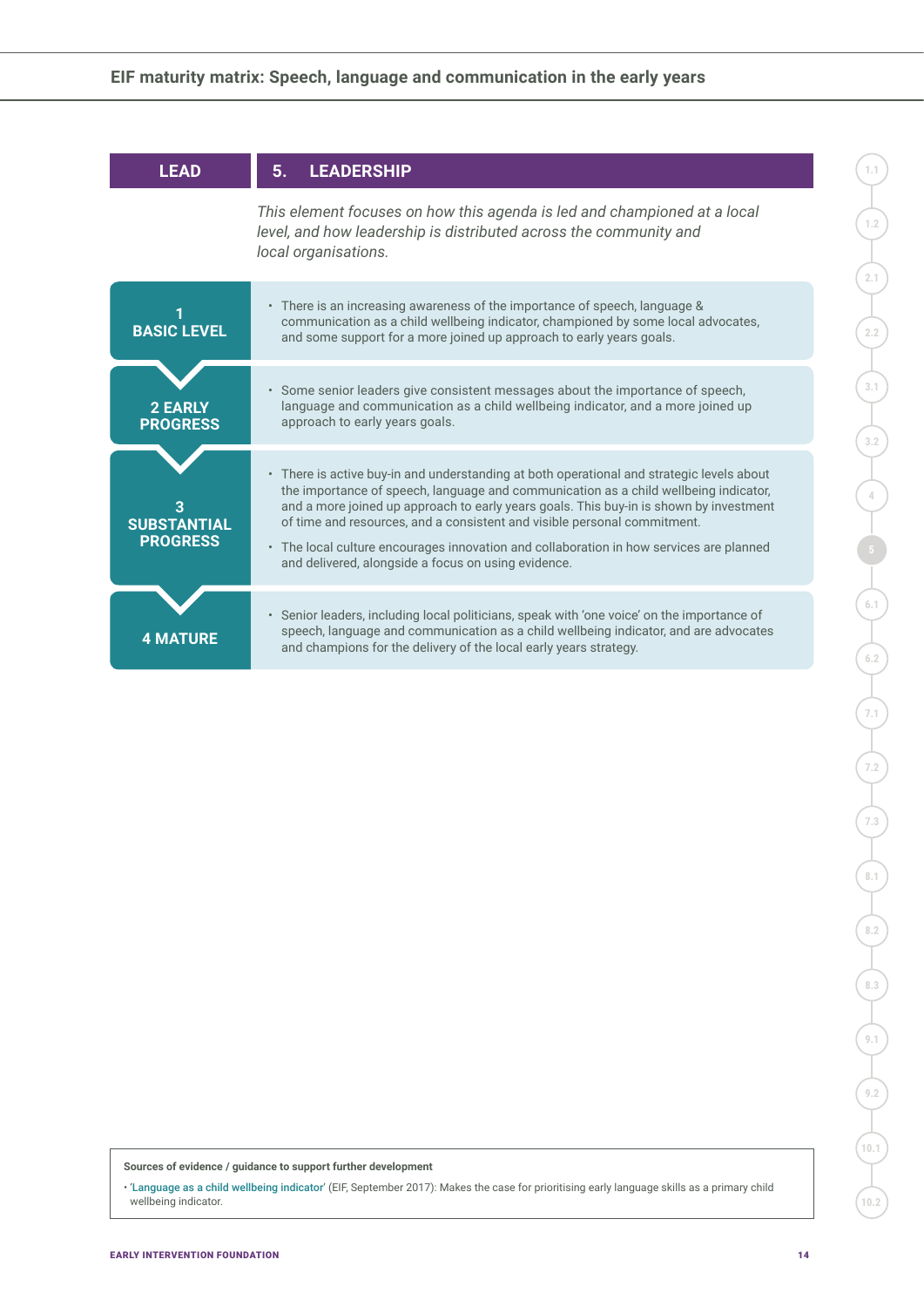| <b>LEAD</b>                           | <b>COMMUNITY OWNERSHIP</b><br>6.                                                                                                                                                                                                                                                                                                                                                                                                                                                        |
|---------------------------------------|-----------------------------------------------------------------------------------------------------------------------------------------------------------------------------------------------------------------------------------------------------------------------------------------------------------------------------------------------------------------------------------------------------------------------------------------------------------------------------------------|
|                                       | This element focuses on how this families and the local community are<br>engaged in the design and delivery of the local early years strategy. It also<br>considers the use of community assets to sustain change.                                                                                                                                                                                                                                                                      |
|                                       | <b>6.1 ENGAGEMENT</b>                                                                                                                                                                                                                                                                                                                                                                                                                                                                   |
|                                       | 6.2 Community assets                                                                                                                                                                                                                                                                                                                                                                                                                                                                    |
| <b>BASIC LEVEL</b>                    | • Children and families are engaged through formal consultation and engagement<br>mechanisms. Views are taken into account in strategy and service development. This may<br>be generic rather than specific to the early years or to SLCN.                                                                                                                                                                                                                                              |
| <b>2 EARLY</b><br><b>PROGRESS</b>     | • The views of children and families inform strategy through formal consultation focussed<br>on early years issues & goals.<br>· Some family champions are involved in the strategy development process.                                                                                                                                                                                                                                                                                |
| <b>SUBSTANTIAL</b><br><b>PROGRESS</b> | • Families are involved in the co-design of strategy, in commissioning and procurement<br>processes, and in governance structures where decisions about early years priorities<br>are made.<br>• The customer journey is considered and used to inform service and workforce<br>development. There are examples where families have successfully challenged local<br>arrangements.                                                                                                      |
| <b>MATURF</b>                         | • Families are routinely engaged in the co-production of strategy, commissioning and<br>delivery plans relating to early years goals. Review and planning of services is routinely<br>informed by experiences of the service users and engagement mechanisms are<br>integrated into business as usual.<br>• Arrangements for collecting user experience of early years services are routine and<br>embedded, and families are involved in quality assuring services and leading change. |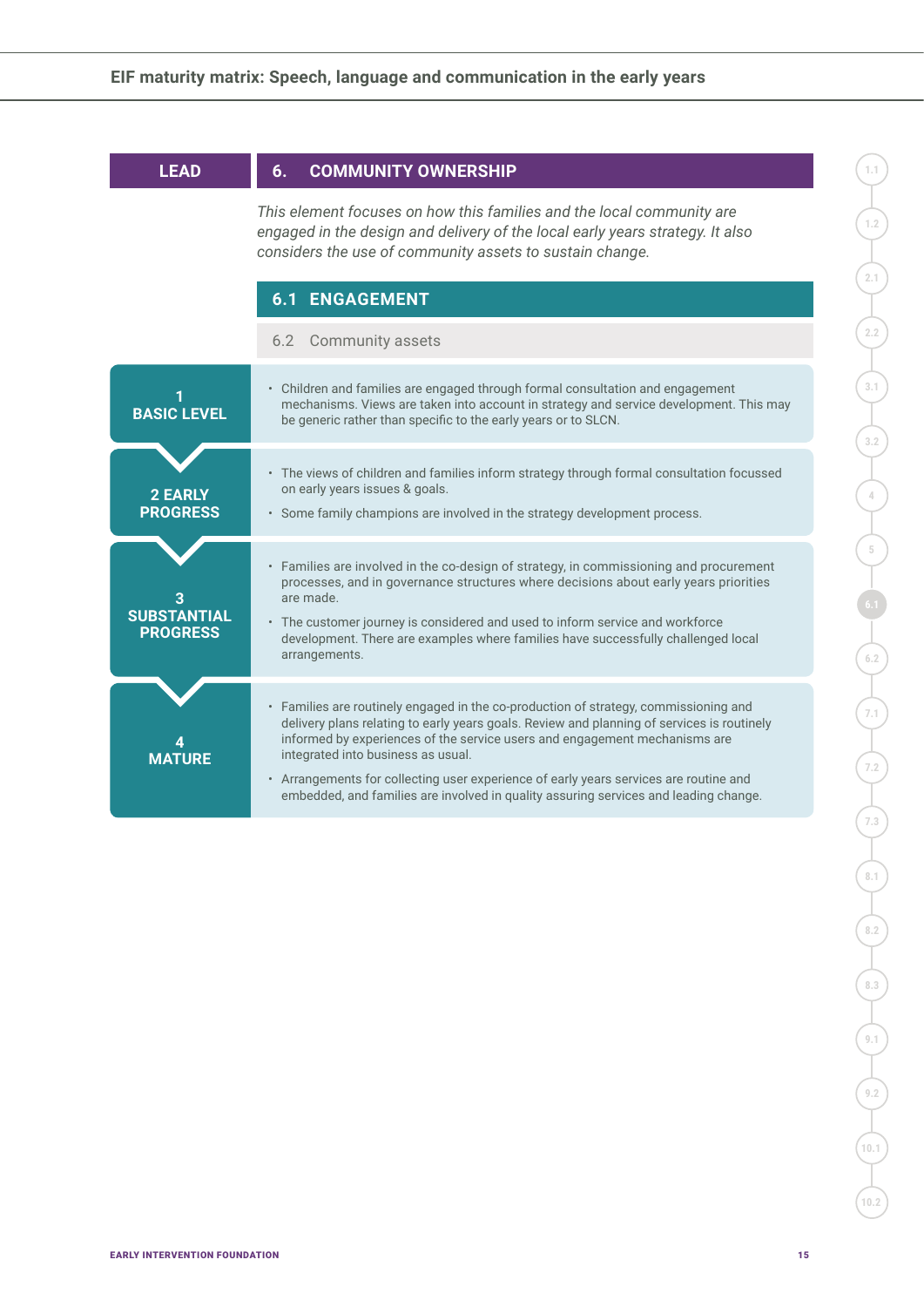| <b>LEAD</b>                           | <b>COMMUNITY OWNERSHIP</b><br>6.                                                                                                                                                                                                                                                                                                                                                                                                    |
|---------------------------------------|-------------------------------------------------------------------------------------------------------------------------------------------------------------------------------------------------------------------------------------------------------------------------------------------------------------------------------------------------------------------------------------------------------------------------------------|
|                                       | Engagement<br>6.1                                                                                                                                                                                                                                                                                                                                                                                                                   |
|                                       | <b>6.2 COMMUNITY ASSETS</b>                                                                                                                                                                                                                                                                                                                                                                                                         |
| <b>BASIC LEVEL</b>                    | • There may be some community-led early years projects and services but this is not yet<br>part of a coherent strategy.                                                                                                                                                                                                                                                                                                             |
| <b>EARLY</b><br><b>PROGRESS</b>       | Examples of peer support, community development and involvement in delivery of early<br>years services are in place and seen as part of an overall approach. Work is under way<br>to map and develop capacity of communities & voluntary organisations to contribute to<br>early years goals.                                                                                                                                       |
| <b>SUBSTANTIAL</b><br><b>PROGRESS</b> | • Peer support, community development and involvement in delivery are part of the overall<br>early years strategy and make a key contribution.<br>• Parents and community volunteers train alongside professionals, and co-facilitate training.<br>• Work is underway to build community capacity further.                                                                                                                          |
| <b>MATURE</b>                         | Peer support, community development and involvement in delivery is a key part of the<br>$\bullet$<br>local portfolio of services and support. Communities are actively providing early years<br>services where this can meet need effectively; they are also part of evaluation and<br>monitoring arrangements.<br>• Parent champions have a key role in promotion, prevention and encouraging the take up<br>of services for SLCN. |

• [Speech, Language and Communication Needs: User Involvement and Consultation](https://www.thecommunicationtrust.org.uk/commissioners/slcn-commissioning-tools/) (Commissioning Support Programme, 2011): provides guidance on involving families in co-design and commissioning processes.

• [Volunteering & Early Childhood Outcomes Evidence Review](https://www.abetterstart.org.uk/content/volunteering-and-early-childhood-outcomes-evidence-review) (Big Lottery Fund / Parents 1st, 2017): A review of the impact of volunteering, peer support and 'community champion' projects on early childhood outcomes, including a framework and tools to support organisations to develop and deliver volunteer projects.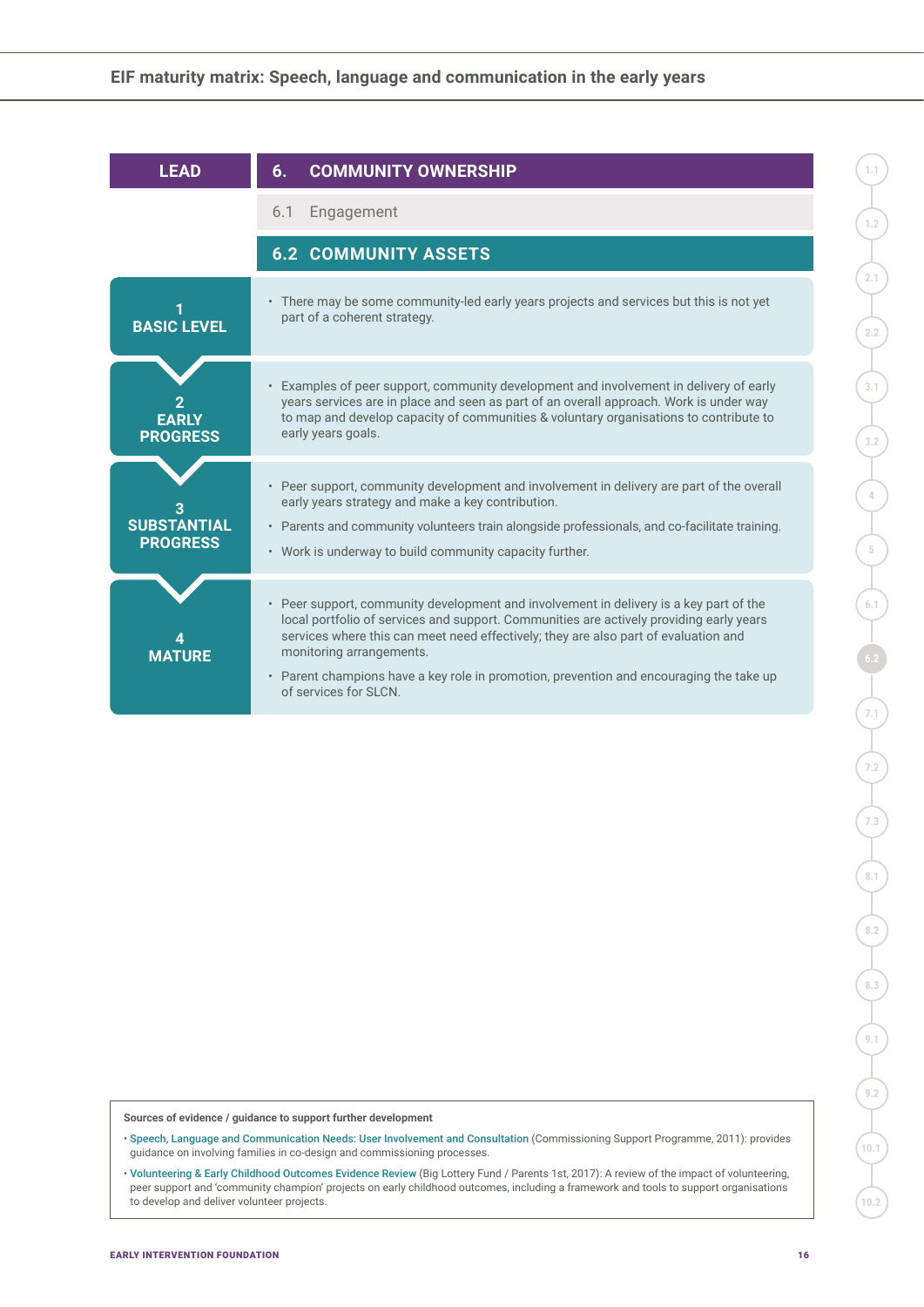| <b>DELIVER</b>                             | <b>SERVICES &amp; INTERVENTIONS</b><br>7.                                                                                                                                                                                                                                                                                                                                                                                                                                                                                                                                                                                                                                                                                                                                                                                                                                                                                                                                                                                                                                                                                                                                                                                                                                                                                                                 |  |  |  |  |
|--------------------------------------------|-----------------------------------------------------------------------------------------------------------------------------------------------------------------------------------------------------------------------------------------------------------------------------------------------------------------------------------------------------------------------------------------------------------------------------------------------------------------------------------------------------------------------------------------------------------------------------------------------------------------------------------------------------------------------------------------------------------------------------------------------------------------------------------------------------------------------------------------------------------------------------------------------------------------------------------------------------------------------------------------------------------------------------------------------------------------------------------------------------------------------------------------------------------------------------------------------------------------------------------------------------------------------------------------------------------------------------------------------------------|--|--|--|--|
|                                            | This element focuses on how, at an operational level, local services deliver<br>quality early years services, how they collaborate with each other using common<br>systems and processes, and how evidence-based programmes are used.                                                                                                                                                                                                                                                                                                                                                                                                                                                                                                                                                                                                                                                                                                                                                                                                                                                                                                                                                                                                                                                                                                                     |  |  |  |  |
|                                            | 7.1 QUALITY                                                                                                                                                                                                                                                                                                                                                                                                                                                                                                                                                                                                                                                                                                                                                                                                                                                                                                                                                                                                                                                                                                                                                                                                                                                                                                                                               |  |  |  |  |
|                                            | Evidence-based programmes / interventions<br>7.2                                                                                                                                                                                                                                                                                                                                                                                                                                                                                                                                                                                                                                                                                                                                                                                                                                                                                                                                                                                                                                                                                                                                                                                                                                                                                                          |  |  |  |  |
|                                            | Coordinated working<br>7.3                                                                                                                                                                                                                                                                                                                                                                                                                                                                                                                                                                                                                                                                                                                                                                                                                                                                                                                                                                                                                                                                                                                                                                                                                                                                                                                                |  |  |  |  |
| <b>BASIC LEVEL</b>                         | · Some key maternity and early years services are judged to be underperforming.<br>· Most children receive mandated Healthy Child Programme checks but use of ASQ3 at<br>age 2 is patchy.<br>• There is variable understanding within each service of the role they can play in supporting<br>children to develop speech, language and communication skills.                                                                                                                                                                                                                                                                                                                                                                                                                                                                                                                                                                                                                                                                                                                                                                                                                                                                                                                                                                                              |  |  |  |  |
| 2<br><b>EARLY</b><br><b>PROGRESS</b>       | · Service quality for early years settings, children's centres and health visiting is generally<br>good and improving.<br>• Most children receive mandated Healthy Child Programme checks, and gaps are known<br>and being tackled.<br>• Take-up of early education entitlements is increasing, including the two-year old offer.<br>• The children's centre offer includes a focus on developing early speech, language &<br>communication skills in children under 2 and support for the home learning environment.                                                                                                                                                                                                                                                                                                                                                                                                                                                                                                                                                                                                                                                                                                                                                                                                                                     |  |  |  |  |
| 3<br><b>SUBSTANTIAL</b><br><b>PROGRESS</b> | • Service quality is generally good and improving for the majority of services which are key<br>to supporting children to thrive in their early years.<br>• All relevant services, including maternity services, early education settings, Troubled<br>Families services, Speech & Language Therapy services, library services and services for<br>children with Special Educational Needs & Disabilities recognise their role in a joined-up<br>approach to SLCN and report on the key indicators.<br>• Universal services use recognised tools to screen whole cohorts of children, so that they<br>can target light touch support or identify needs which require specialist assessment and<br>support. All children receive mandated Healthy Child Programme checks as a minimum.<br>• There is high take-up of early education entitlements, including the two-year old offer, and<br>most children in childcare attend settings rated as good or better. Settings use small group<br>targeted help and two-generation approaches to support the development of speech,<br>language and communication skills. Early years services work well with schools on transition<br>for children with identified needs.<br>· Speech and language therapists and advisory teachers provide modelling, coaching and<br>support for staff in universal settings. |  |  |  |  |
| <b>MATURE</b>                              | • Service quality and performance is good or excellent for the majority of services which are<br>key to supporting children to thrive in their early years.<br>• Each service is clear how they contribute to the local early years strategy, and help to<br>achieve speech, language and communication goals.<br>• All children receive the mandated Healthy Child Programme checks as well as other locally<br>defined routine checks.<br>• All disadvantaged 2 year olds either attend a high quality nursery or receive appropriate<br>alternative support.                                                                                                                                                                                                                                                                                                                                                                                                                                                                                                                                                                                                                                                                                                                                                                                           |  |  |  |  |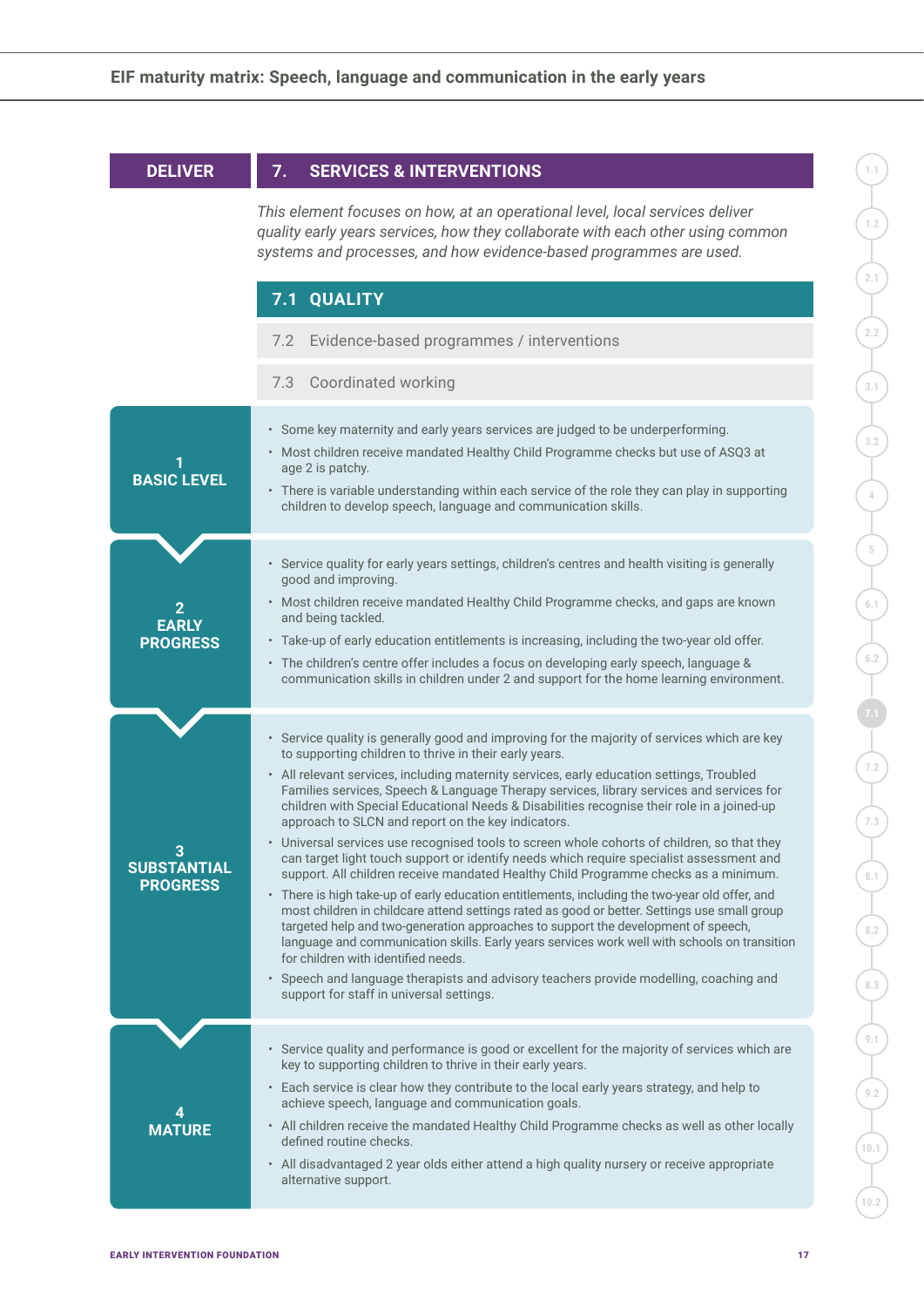| <b>DELIVER</b>                        | <b>SERVICES &amp; INTERVENTIONS</b>                                                                                                                                                                                                                                                                                                                                                                                                                                   |  |
|---------------------------------------|-----------------------------------------------------------------------------------------------------------------------------------------------------------------------------------------------------------------------------------------------------------------------------------------------------------------------------------------------------------------------------------------------------------------------------------------------------------------------|--|
|                                       | Quality<br>7.1                                                                                                                                                                                                                                                                                                                                                                                                                                                        |  |
|                                       | 7.2 EVIDENCE-BASED PROGRAMMES / INTERVENTIONS                                                                                                                                                                                                                                                                                                                                                                                                                         |  |
|                                       | Coordinated working<br>7.3                                                                                                                                                                                                                                                                                                                                                                                                                                            |  |
| <b>BASIC LEVEL</b>                    | • There is a recognition of the importance of evidence based early years interventions, but<br>the evidence for existing local early years services is unclear.                                                                                                                                                                                                                                                                                                       |  |
| <b>2 EARLY</b><br><b>PROGRESS</b>     | Some evidence-based interventions or programmes are being considered or starting to<br>$\bullet$<br>be implemented. This includes intensive home visiting interventions, & two generation<br>programmes which help parents to scaffold children's learning at home.<br>Evidence based early years, parenting and speech & language interventions are<br>$\bullet$<br>embedded in specifications for a number of key mainstream maternity and early<br>years services. |  |
| <b>SUBSTANTIAL</b><br><b>PROGRESS</b> |                                                                                                                                                                                                                                                                                                                                                                                                                                                                       |  |
| <b>MATURE</b>                         | • There is a coherent portfolio of evidence-based interventions shown to improve speech,<br>language & communication outcomes which are embedded in service specifications and<br>targeted accurately.                                                                                                                                                                                                                                                                |  |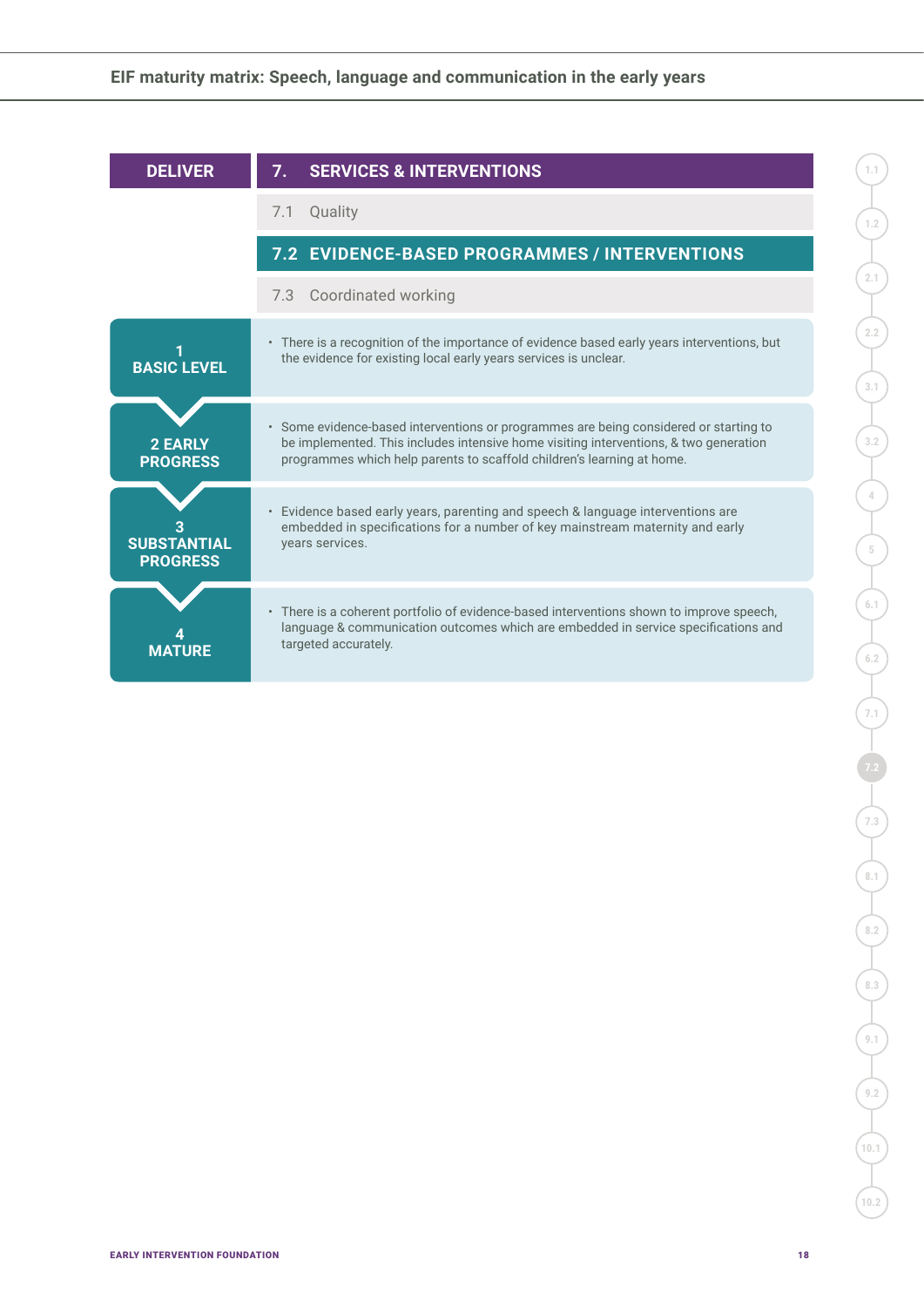| <b>DELIVER</b>                        | 7.<br><b>SERVICES &amp; INTERVENTIONS</b>                                                                                                                                                                                                                                                                                                                                                                                                                                                                                                                                                                                   |  |  |  |  |
|---------------------------------------|-----------------------------------------------------------------------------------------------------------------------------------------------------------------------------------------------------------------------------------------------------------------------------------------------------------------------------------------------------------------------------------------------------------------------------------------------------------------------------------------------------------------------------------------------------------------------------------------------------------------------------|--|--|--|--|
|                                       | 7.1 Quality                                                                                                                                                                                                                                                                                                                                                                                                                                                                                                                                                                                                                 |  |  |  |  |
|                                       | 7.2 Evidence-based programmes / interventions                                                                                                                                                                                                                                                                                                                                                                                                                                                                                                                                                                               |  |  |  |  |
|                                       | <b>7.3 COORDINATED WORKING</b>                                                                                                                                                                                                                                                                                                                                                                                                                                                                                                                                                                                              |  |  |  |  |
| <b>BASIC LEVEL</b>                    | · Join-up between different agencies is limited and dependent on goodwill.<br>• There is interest in developing shared early years pathways and single points of contact<br>so that families can access support services easily, including for SLCN.                                                                                                                                                                                                                                                                                                                                                                        |  |  |  |  |
| <b>2 EARLY</b><br><b>PROGRESS</b>     | • 'Team around the family' working is in place but usage is inconsistent.<br>• Organisations are working together to develop shared early years pathways, including<br>for SLCN.                                                                                                                                                                                                                                                                                                                                                                                                                                            |  |  |  |  |
| <b>SUBSTANTIAL</b><br><b>PROGRESS</b> | • Family centred practices such as team around the family are commonplace in all<br>the main maternity & early years services and integrated with the work of Troubled<br>Families services.<br>• Common processes for referral and assessment are understood and applied across<br>consistent thresholds, and practitioners use a common language to describe how needs<br>are identified, assessed & met.<br>• An integrated early years pathway for speech, language and communication includes<br>key touchpoints and mechanisms for identifying SLCN, along with appropriate, evidence-<br>based action and follow up. |  |  |  |  |
| <b>MATURE</b>                         | • Family centred practices such as team around the family are embedded in all relevant<br>services, and integrated with the activity of universal & specialist services.<br>• Comprehensive pathways are used for a full range of needs. Pathways have been revised<br>to take account of impact, user feedback and new evidence on what works.<br>• All early years support is provided with a focus on family outcomes jointly agreed with<br>the family but aligned to a consistent outcomes framework, focussing on their needs and<br>strengths. Families who need it have a consistent key worker.                    |  |  |  |  |

- '[Foundations for Life: What works to support parent child interaction in the early years](https://www.eif.org.uk/report/foundations-for-life-what-works-to-support-parent-child-interaction-in-the-early-years)' (EIF, July 2016): Evidence and costs for 20 interventions that aim to support children's early cognitive and language development through parent-child interaction.
- [EIF Guidebook](https://guidebook.eif.org.uk/): Details of home visiting programmes which have evidence that they can improve child language outcomes, such as FNP, Child First and Parents as First Teachers.
- '[What works to enhance the effectiveness of the Healthy Child Programme: An evidence update](https://www.eif.org.uk/report/what-works-to-enhance-the-effectiveness-of-the-healthy-child-programme-an-evidence-update)' (EIF, July 2018): Includes a short section on home visiting interventions shown to support children's early language outcomes (pages 90-91).
- '[Better Communication: Shaping speech, language and communication services for children and young people](https://www.bettercommunication.org.uk/Better%20Communication%20low%20res%20file.pdf)', (2012, RCSLT): Section 3: Delivering cost-effective high-quality services.
- '[What Works](https://www.thecommunicationtrust.org.uk/projects/what-works.aspx)', a moderated online library of evidenced interventions that aim to support children's speech, language and communication, developed by the Communication Trust and endorsed by the Royal College of Speech and Language Therapists.
- Three case studies on the use of small group targeted help and generation approaches to support the development of speech, language and communication skills: [Bishop Alexander L.E.A.D. Academy](https://www.pearsonclinical.co.uk/Sitedownloads/shine-a-light/2017/case-studies/bishops-alexander-lead-academy-case-study.pdf) in Newark-on-Trent; [Robert Mellors Primary and Nursery School](https://eifoundation.sharepoint.com/iande/68. Support for SMAP/4. LGA Peer Review Project/SMAP MM/•	https:/www.pearsonclinical.co.uk/Sitedownloads/shine-a-light/2015/case-studies/robert-mellors.pdf)  [Foundation Unit](https://eifoundation.sharepoint.com/iande/68. Support for SMAP/4. LGA Peer Review Project/SMAP MM/•	https:/www.pearsonclinical.co.uk/Sitedownloads/shine-a-light/2015/case-studies/robert-mellors.pdf) in Nottingham; and [Wentworth Nursery School](https://www.pearsonclinical.co.uk/Sitedownloads/shine-a-light/2014/pdfs/wentworth-nursery-case-study.pdf).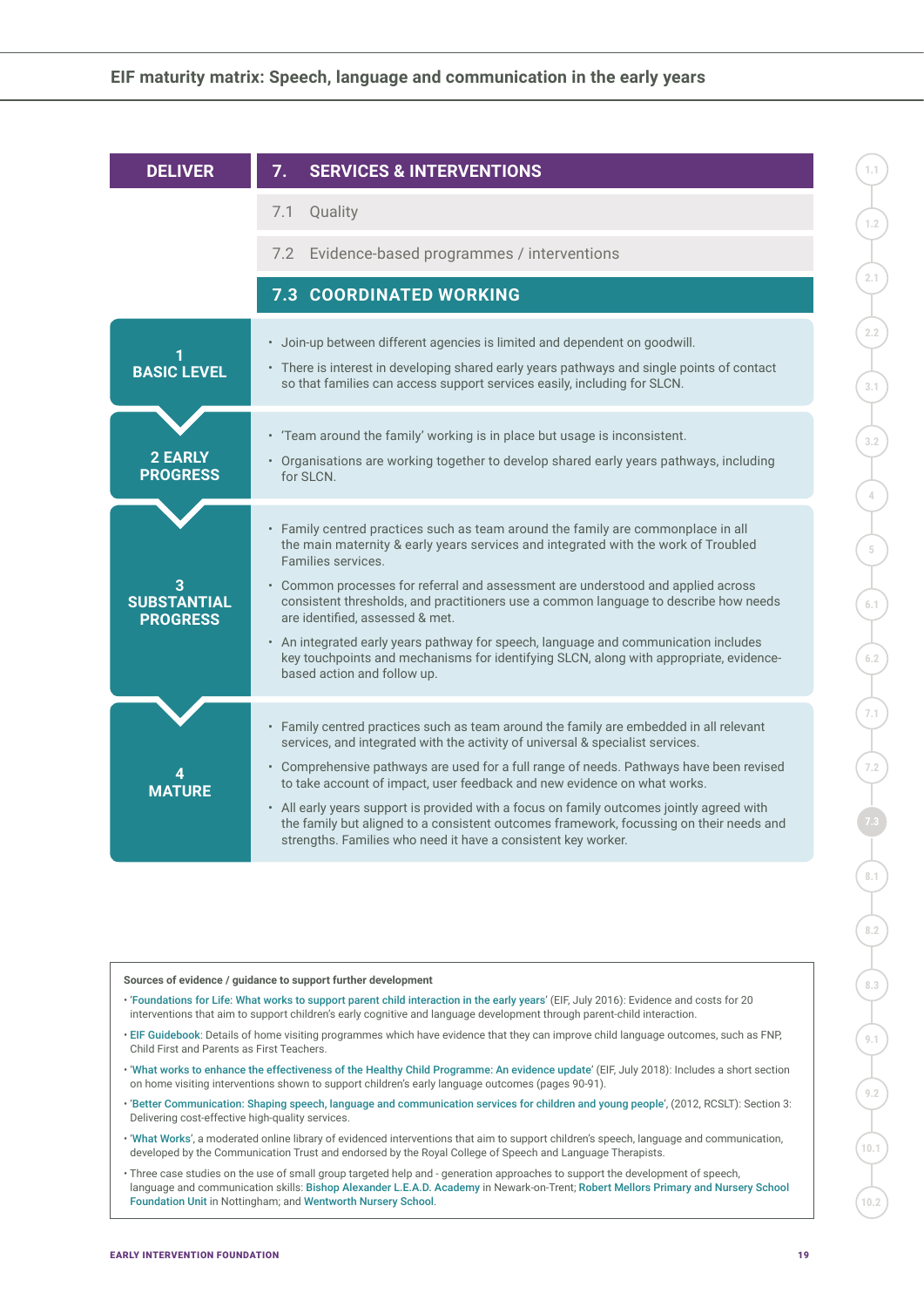| <b>DELIVER</b>                                                                                                                                                                                                                                                                                                                          | 8.<br><b>INFORMATION &amp; DATA</b>                                                                                                                                                                                                                                                                                                                                                                        |  |  |
|-----------------------------------------------------------------------------------------------------------------------------------------------------------------------------------------------------------------------------------------------------------------------------------------------------------------------------------------|------------------------------------------------------------------------------------------------------------------------------------------------------------------------------------------------------------------------------------------------------------------------------------------------------------------------------------------------------------------------------------------------------------|--|--|
| This element focuses on how local services collect and share both personal<br>data to support care planning, and anonymised information about service use to<br>support targeting of support. It also considers what information is available for<br>families about maternity and early years services and where they can find support. |                                                                                                                                                                                                                                                                                                                                                                                                            |  |  |
|                                                                                                                                                                                                                                                                                                                                         | <b>DATA COLLECTION / USE FOR TARGETING</b><br>8.1                                                                                                                                                                                                                                                                                                                                                          |  |  |
|                                                                                                                                                                                                                                                                                                                                         | 8.2 Information sharing                                                                                                                                                                                                                                                                                                                                                                                    |  |  |
|                                                                                                                                                                                                                                                                                                                                         | 8.3 Information for families                                                                                                                                                                                                                                                                                                                                                                               |  |  |
| <b>BASIC LEVEL</b>                                                                                                                                                                                                                                                                                                                      | • There is limited connection between outcomes on the ground and strategic decisions<br>about early years services, but it is recognised that this needs to change.<br>• Early years services are largely targeted on historic patterns of need and there is<br>patchy coverage.                                                                                                                           |  |  |
| <b>EARLY</b><br><b>PROGRESS</b>                                                                                                                                                                                                                                                                                                         | · Intelligence from early years practitioners is sometimes used to inform strategic needs<br>analyses and service design work.<br>• Early years services are targeted using current data at some priority groups, particularly<br>taking account of family income, although not consistently.<br>Effective targeting is monitored, but mostly by different services using their own<br>monitoring systems. |  |  |
| <b>SUBSTANTIAL</b><br><b>PROGRESS</b>                                                                                                                                                                                                                                                                                                   | · Information from early years delivery on the ground is often used in strategic needs<br>analyses and service design work.<br>• Practitioners across early years services use shared data (including SLCN at key<br>touchpoints) to target support at priority groups according to the local needs<br>assessment, and use a joined-up impact monitoring process for individual cases.                     |  |  |
| <b>MATURE</b>                                                                                                                                                                                                                                                                                                                           | • Intelligence from delivery routinely informs strategy, evaluation, commissioning,<br>service & workforce design.<br>· Integrated monitoring systems are in place and used across early years services to<br>coherently target interventions at priority groups with different needs identified in the<br>local needs assessment. Services are flexed to respond to demand, using live data.              |  |  |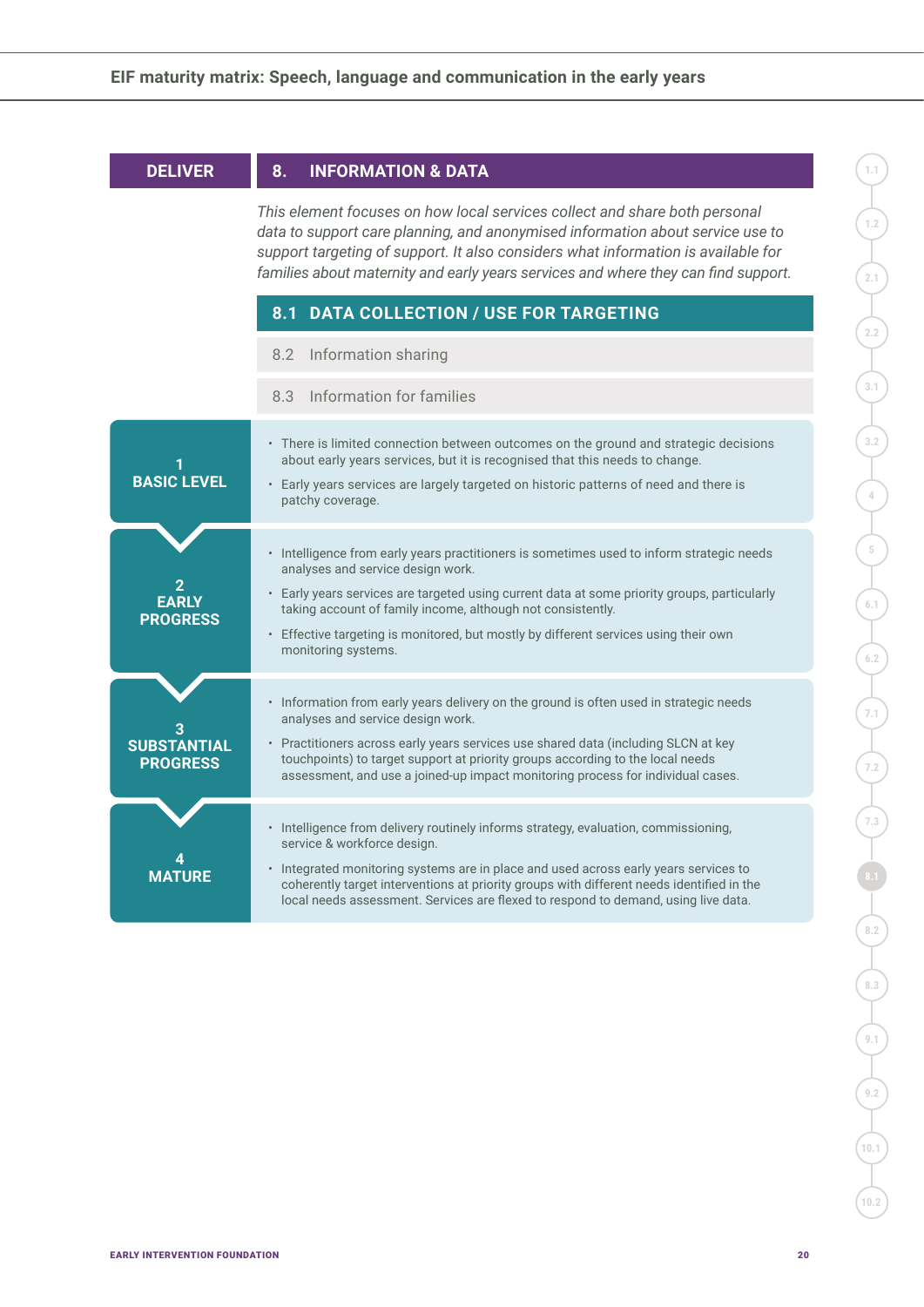| <b>DELIVER</b>                        | <b>INFORMATION &amp; DATA</b><br>8.                                                                                                                                                                                                                                                                                                                                                                                                |
|---------------------------------------|------------------------------------------------------------------------------------------------------------------------------------------------------------------------------------------------------------------------------------------------------------------------------------------------------------------------------------------------------------------------------------------------------------------------------------|
|                                       | Data collection / use for targeting<br>8.1                                                                                                                                                                                                                                                                                                                                                                                         |
|                                       | <b>8.2 INFORMATION SHARING</b>                                                                                                                                                                                                                                                                                                                                                                                                     |
|                                       | Information for families<br>8.3                                                                                                                                                                                                                                                                                                                                                                                                    |
| <b>BASIC LEVEL</b>                    | • There is a commitment to recording and sharing personal data and work is under way<br>on information sharing agreements, for example on sharing NHS live birth data with the<br>Local Authority.<br>• There is little sharing and combining of early years data about individual families<br>across agencies.                                                                                                                    |
| EARLY<br><b>PROGRESS</b>              | · Some information sharing is happening across key early years services. Strategic<br>information sharing agreements are in place but not fully operationalized. Live birth<br>data is shared, and information from the health visitor 2-year review is routinely shared<br>with other practitioners working with the child.<br>• Some common processes are in place to enable electronic sharing of personal early<br>vears data. |
| <b>SUBSTANTIAL</b><br><b>PROGRESS</b> | Routine and timely information sharing happens across a range of early years services,<br>$\bullet$<br>and is used to inform operational delivery of services.<br>• Strategic and operational information sharing agreements are in place and working well.<br>Information sharing about vulnerable families begins during pregnancy.                                                                                              |
| <b>MATURE</b>                         | • There is routine and timely sharing and matching of data across all agencies to<br>identify and assess individual and family risks, needs and strengths.<br>• IT systems are designed to support multi-agency approaches and facilitate<br>information sharing.                                                                                                                                                                  |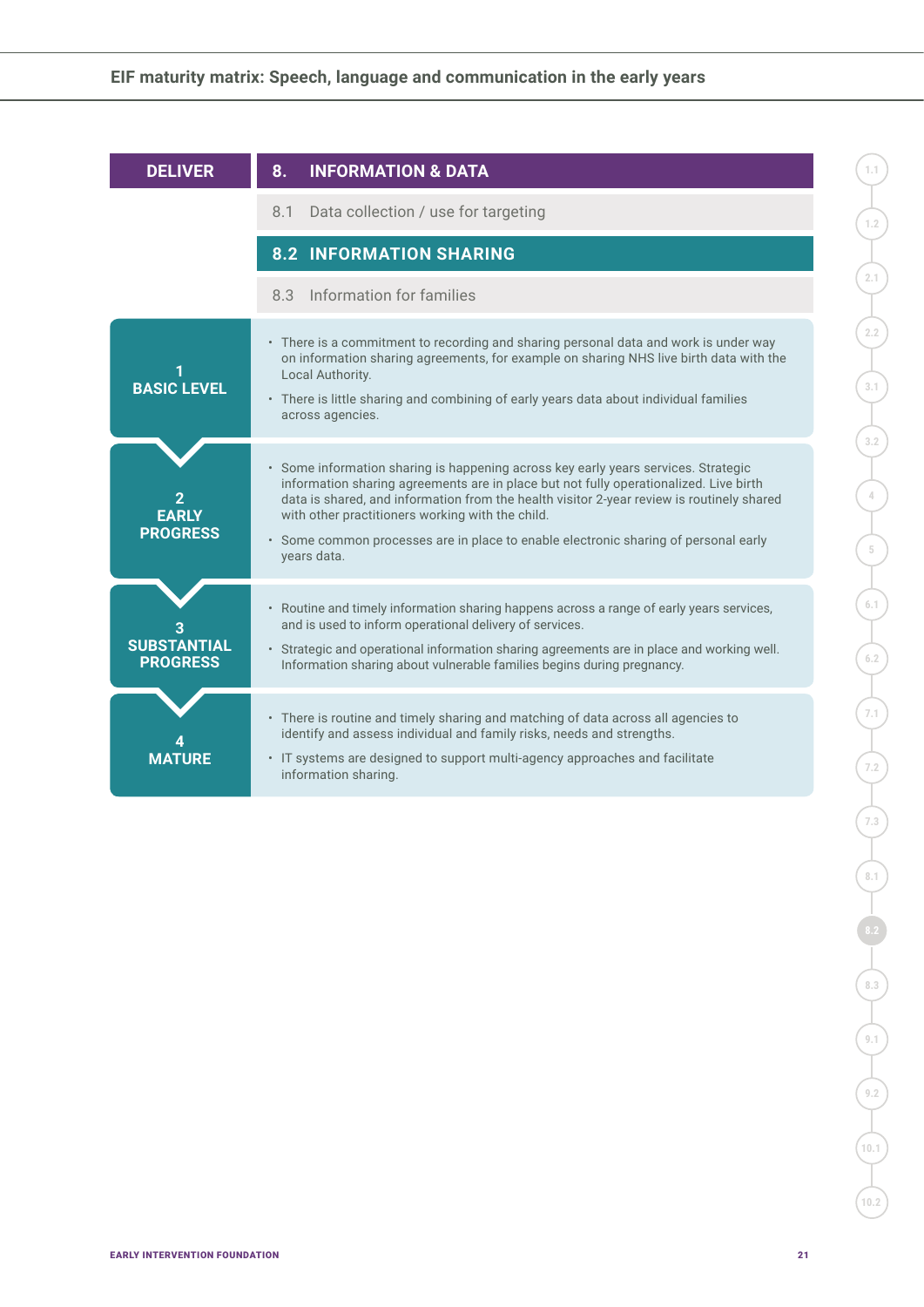| <b>DELIVER</b>                        | <b>INFORMATION &amp; DATA</b><br>8.                                                                                                                                                                                                                                                                                                                                                                                  |  |  |  |
|---------------------------------------|----------------------------------------------------------------------------------------------------------------------------------------------------------------------------------------------------------------------------------------------------------------------------------------------------------------------------------------------------------------------------------------------------------------------|--|--|--|
|                                       | Data collection / use for targeting<br>8.1                                                                                                                                                                                                                                                                                                                                                                           |  |  |  |
|                                       | Information sharing<br>8.2                                                                                                                                                                                                                                                                                                                                                                                           |  |  |  |
|                                       | <b>8.3 INFORMATION FOR FAMILIES</b>                                                                                                                                                                                                                                                                                                                                                                                  |  |  |  |
| <b>BASIC LEVEL</b>                    | • Messages for families about early child health and development and the support available<br>are limited and not co-ordinated.                                                                                                                                                                                                                                                                                      |  |  |  |
| <b>2 EARLY</b><br><b>PROGRESS</b>     | • Some services use shared messaging for families about evidence based early child health<br>and development, and how to promote early language development with infant directed<br>speech and books. This shared messaging is supported by the Local Offer.                                                                                                                                                         |  |  |  |
| <b>SUBSTANTIAL</b><br><b>PROGRESS</b> | • Information for parents and carers on early child health and development is accessible,<br>understood and consistently conveyed to families across the early years workforce.<br>This covers the importance of good speech, language and communication skills, how to<br>promote them, and family entitlements.<br>• The Local Offer is up-to-date, comprehensive, high quality and responsive to parent feedback. |  |  |  |
|                                       | • Families access up to date and accurate service information in a range of ways, with<br>appropriate support to do so where this is needed. The Local Offer is an important<br>part of this.<br>• Services work together to devise innovative ways of reaching disadvantaged families and<br>those whose first language is not English                                                                              |  |  |  |

**1.2**

**2.1**

**2.2**

**Sources of evidence / guidance to support further development**

• Examples of online information for parents and carers on SLCN: [Nottinghamshire Top Tips](https://www.nottinghamshirehealthcare.nhs.uk/lfl-top-tips); '[time to talk' Warwickshire](https://timetotalkwarwickshire.wordpress.com/families/); [Worcestershire](https://eifoundation.sharepoint.com/iande/68. Support for SMAP/4. LGA Peer Review Project/SMAP MM/•	https:/www.hacw.nhs.uk/our-services/speech-language-therapy/childrens/introduction-to-the-slcn-pathway/parents/)  [SLCN Pathway for Parents](https://eifoundation.sharepoint.com/iande/68. Support for SMAP/4. LGA Peer Review Project/SMAP MM/•	https:/www.hacw.nhs.uk/our-services/speech-language-therapy/childrens/introduction-to-the-slcn-pathway/parents/); [Stoke Speaks Out](https://www.stokespeaks.org/parents-and-carers).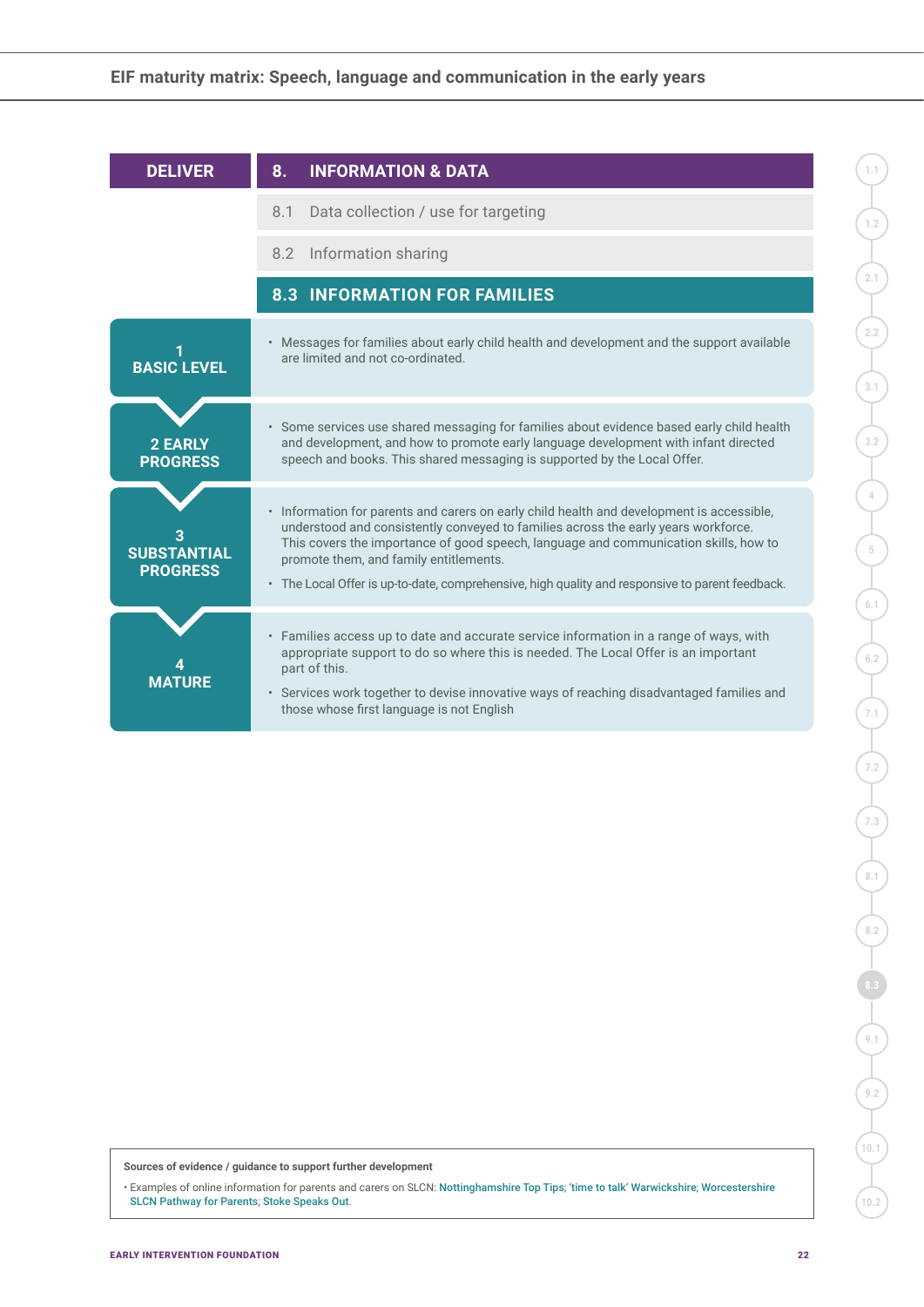#### **EVALUATE 9. OUTCOMES**

*This element focuses on how progress in early years outcomes is measured, and what the experience of support is like from the perspective of families. It includes using tools like an outcomes framework.*

|                                            | <b>9.1 OUTCOMES FRAMEWORK</b>                                                                                                                                                                                                                                                                                                                                                                                                                                                                                                                                                                                                                                                                                                                                                         |  |  |  |  |
|--------------------------------------------|---------------------------------------------------------------------------------------------------------------------------------------------------------------------------------------------------------------------------------------------------------------------------------------------------------------------------------------------------------------------------------------------------------------------------------------------------------------------------------------------------------------------------------------------------------------------------------------------------------------------------------------------------------------------------------------------------------------------------------------------------------------------------------------|--|--|--|--|
|                                            | Family access & experience<br>9.2                                                                                                                                                                                                                                                                                                                                                                                                                                                                                                                                                                                                                                                                                                                                                     |  |  |  |  |
| <b>BASIC LEVEL</b>                         | • It is recognised that SLCN should have a high profile alongside other early years<br>measures.                                                                                                                                                                                                                                                                                                                                                                                                                                                                                                                                                                                                                                                                                      |  |  |  |  |
| <b>2 EARLY</b><br><b>PROGRESS</b>          | • An early years outcomes framework which explicitly references early education and<br>SLCN is being developed. The framework will start from the antenatal period.                                                                                                                                                                                                                                                                                                                                                                                                                                                                                                                                                                                                                   |  |  |  |  |
| з<br><b>SUBSTANTIAL</b><br><b>PROGRESS</b> | • An early years outcomes framework which explicitly references SLCN is in place and<br>designed around the priorities in the early years strategy.<br>· SMART measures have been agreed, using validated measurement tools where possible,<br>and data is routinely collected and reported.<br>Family take-up and experience of services by different groups (such as disadvantaged<br>$\bullet$<br>families, and those for whom English is not the first language) are included in outcomes<br>reporting.<br>• Performance against locally defined outcomes is starting to show signs of improvement<br>against baselines.<br>• Service and case audits consider the effectiveness of the local system for vulnerable<br>families and findings are used to inform service redesign. |  |  |  |  |
| <b>MATURE</b>                              | • The early years outcomes framework is embedded and visible within a wider partnership<br>framework of outcomes and indicators. Validated measurement tools are routinely used.<br>• Partners have a clear view of which parts of the system are working well, and use this to<br>inform strategy, hold service providers to account and inform service development.<br>• Outcomes show consistent improvement, and where sufficient improvement is not seen<br>analysis is under way to understand why.                                                                                                                                                                                                                                                                             |  |  |  |  |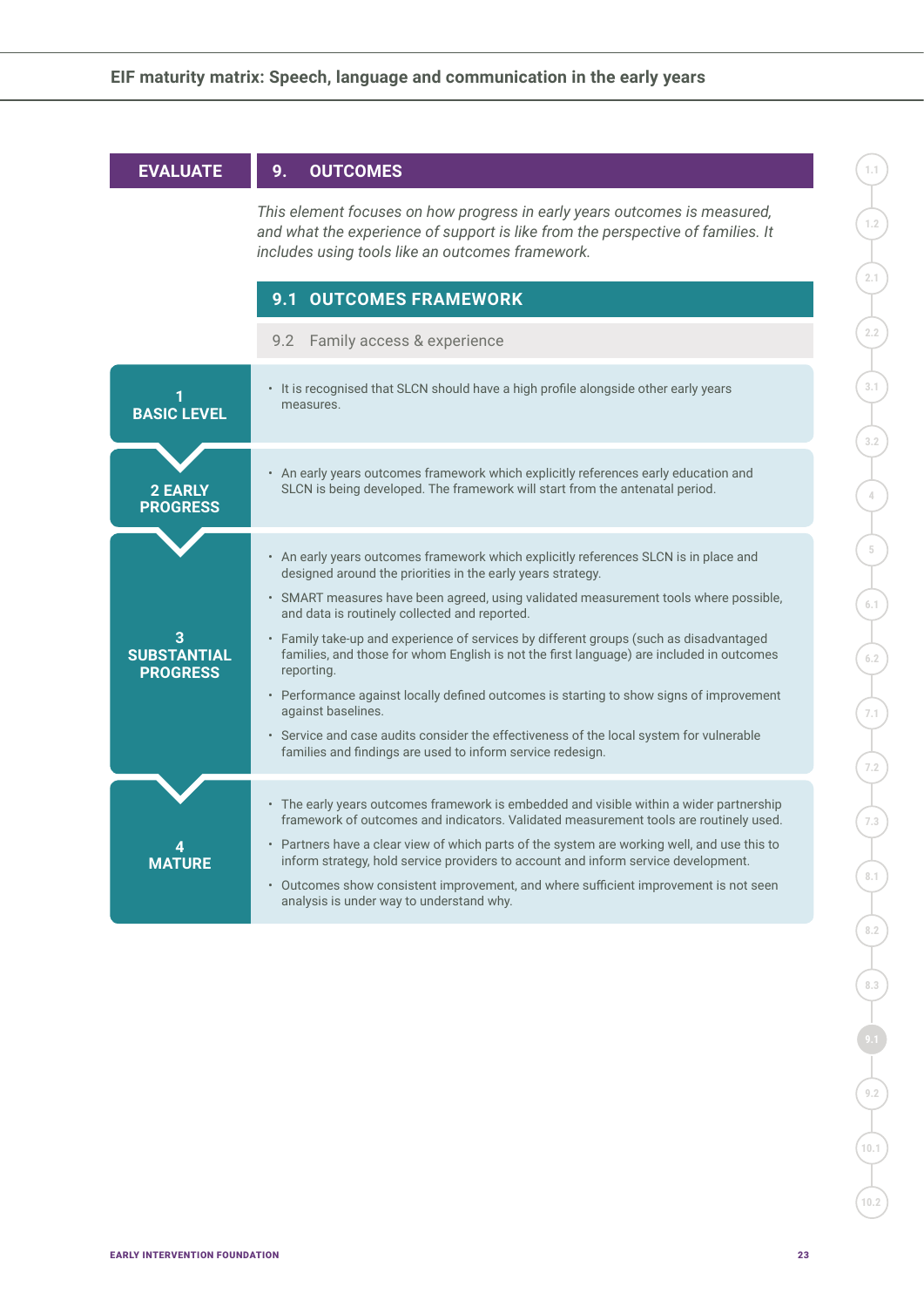| <b>EVALUATE</b>                       | <b>OUTCOMES</b><br>9.                                                                                                                                                                                                                                  |  |  |  |  |
|---------------------------------------|--------------------------------------------------------------------------------------------------------------------------------------------------------------------------------------------------------------------------------------------------------|--|--|--|--|
|                                       | Outcomes framework<br>9 1                                                                                                                                                                                                                              |  |  |  |  |
|                                       | 9.2 FAMILY ACCESS & EXPERIENCE                                                                                                                                                                                                                         |  |  |  |  |
| <b>BASIC LEVEL</b>                    | • Early years services are often child-focused but involve a number of services interacting<br>with a family and taking different approaches to SLCN.                                                                                                  |  |  |  |  |
| <b>2 EARLY</b><br><b>PROGRESS</b>     | • Some families experience a smoother journey through early years services as a result of a<br>focus on support for SLCN.                                                                                                                              |  |  |  |  |
| <b>SUBSTANTIAL</b><br><b>PROGRESS</b> | • Families generally have a smooth journey through early years services and get timely<br>and consistent support for children with SLCN. Specialist services (including speech and<br>language therapy) are provided in accessible community settings. |  |  |  |  |
| <b>4 MATURE</b>                       | • Families have a smooth journey through all early years services, and get timely and<br>consistent support for children with SLCN. They only have to tell their story once and are<br>offered personalised support.                                   |  |  |  |  |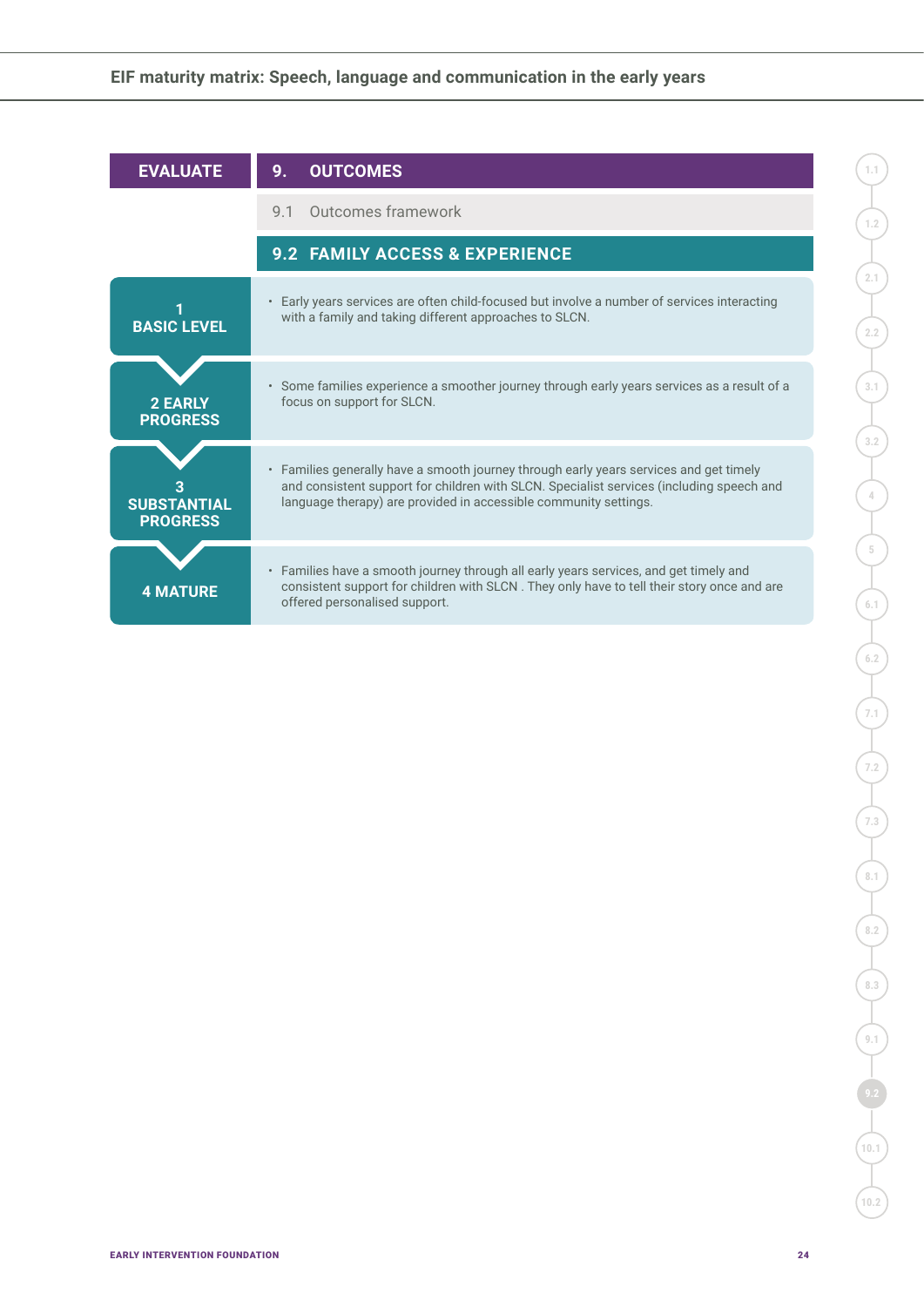| <b>EVALUATE</b>                       | 10. USING & GENERATING EVIDENCE                                                                                                                                                                                                |  |  |  |  |
|---------------------------------------|--------------------------------------------------------------------------------------------------------------------------------------------------------------------------------------------------------------------------------|--|--|--|--|
|                                       | This element focuses on how progress local partners find and apply evidence<br>from research and practice, as well as generating robust local evidence.                                                                        |  |  |  |  |
|                                       | <b>10.1 USING EVIDENCE WELL</b>                                                                                                                                                                                                |  |  |  |  |
|                                       | 10.2 Local evaluation                                                                                                                                                                                                          |  |  |  |  |
| <b>BASIC LEVEL</b>                    | • It is recognised that using early child development evidence is important, but there is<br>limited understanding about what is reliable evidence.                                                                            |  |  |  |  |
| 2 EARLY<br><b>PROGRESS</b>            | • Some key local stakeholders are reviewing the latest evidence on maternity and early<br>child development and considering what this means for local services.                                                                |  |  |  |  |
| <b>SUBSTANTIAL</b><br><b>PROGRESS</b> | • Local leaders and decision-makers are confident users of evidence, able to distinguish<br>between credible research evidence and asserted opinion.<br>• Fidelity for evidence-based programmes is monitored and reported on. |  |  |  |  |
| <b>4 MATURE</b>                       | • Local leaders and decision-makers routinely draw on reliable evidence to inform resource<br>use and service design, and challenge policy with a weak evidence base.                                                          |  |  |  |  |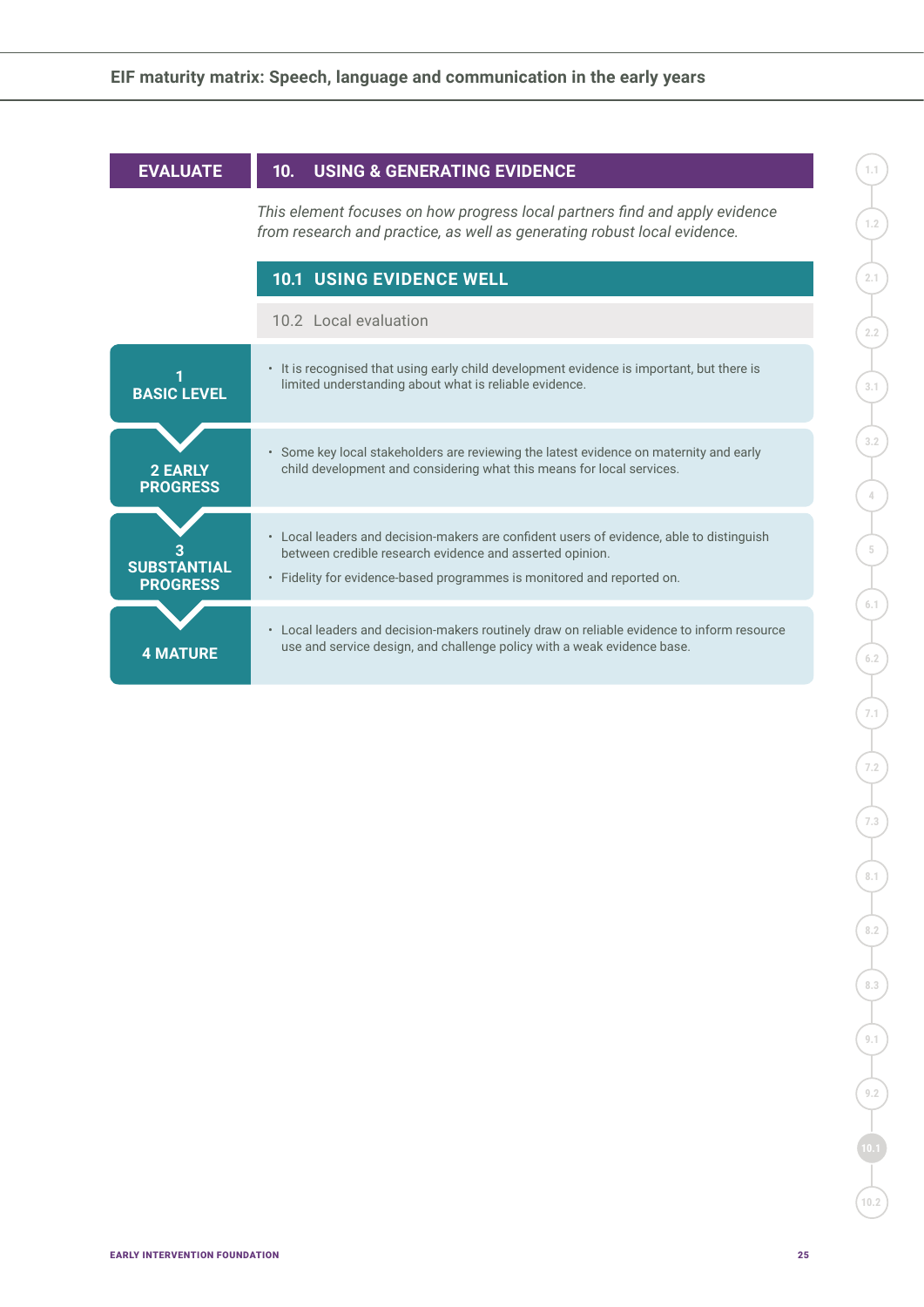| <b>EVALUATE</b>                       | <b>USING &amp; GENERATING EVIDENCE</b><br>10.                                                                                                                                                                                                                                                                                                                                                                                                            |
|---------------------------------------|----------------------------------------------------------------------------------------------------------------------------------------------------------------------------------------------------------------------------------------------------------------------------------------------------------------------------------------------------------------------------------------------------------------------------------------------------------|
|                                       | 10.1 Using evidence well                                                                                                                                                                                                                                                                                                                                                                                                                                 |
|                                       | <b>10.2 LOCAL EVALUATION</b>                                                                                                                                                                                                                                                                                                                                                                                                                             |
| <b>BASIC LEVEL</b>                    | • Local evaluation is recognised as important.                                                                                                                                                                                                                                                                                                                                                                                                           |
| <b>2 EARLY</b><br><b>PROGRESS</b>     | • There are some examples of local evaluation of early years services but not to<br>consistent quality standards or criteria.                                                                                                                                                                                                                                                                                                                            |
| <b>SUBSTANTIAL</b><br><b>PROGRESS</b> | • A consistent approach to evaluation of impact for maternity and early years services is a<br>recognised goal and work on an evaluation framework is underway.<br>• Local evaluation findings are used to inform tactical and operational decisions as well as<br>strategy and planning decisions.                                                                                                                                                      |
| <b>MATURE</b>                         | • A common evaluation framework is used across early years services which recognises<br>different standards of evidence. Local evaluations generally use validated measures<br>and some use comparison groups. The consistent approach to evaluation supports<br>experimentation and innovation.<br>• The local evidence base is growing and informs future service development. Other places<br>use the learning to support their own policy decisions. |

- EIF online resources on [Using Evidence](http://www.eif.org.uk/how-to-make-it-work/using-evidence/)
- EIF: [Early intervention into action: Innovation and evaluation](http://www.eif.org.uk/resource/early-intervention-into-action-innovation-and-evaluation)
- EIF: '[How do we know it works?](http://www.eif.org.uk/why-it-matters/how-do-we-know-it-works/)'
- EIF: [Evidence Standards](https://guidebook.eif.org.uk/eif-evidence-standards)
- Education Endowment Foundation's Early Years Toolkit, [Communication & Language Approaches](https://educationendowmentfoundation.org.uk/evidence-summaries/early-years-toolkit/communication-and-language-approaches/): summarises the evidence on what works.
- [Evidence briefings for policy makers from LuCiD](http://www.lucid.ac.uk/resources/for-policy-makers/evidence-briefings/), the ESCR International Centre for Language and Communicative Development, including on topics such as how shared book-reading can help boost child language development; myths and misconceptions about language development in multilingual children; and how to overcome the barriers that prevent many disadvantaged families from engaging with programmes.
- [Year of Evaluation](https://www.nottinghamshirehealthcare.nhs.uk/download.cfm?doc=docm93jijm4n4808.pdf&ver=7285) report from Nottinghamshire Children's Centre Speech and Language Therapy Services.
- The Sefton Project [case study](http://www.lucid.ac.uk/media/1891/case-study-sefton.pdf): evaluate the effectiveness of training for early years practitioners